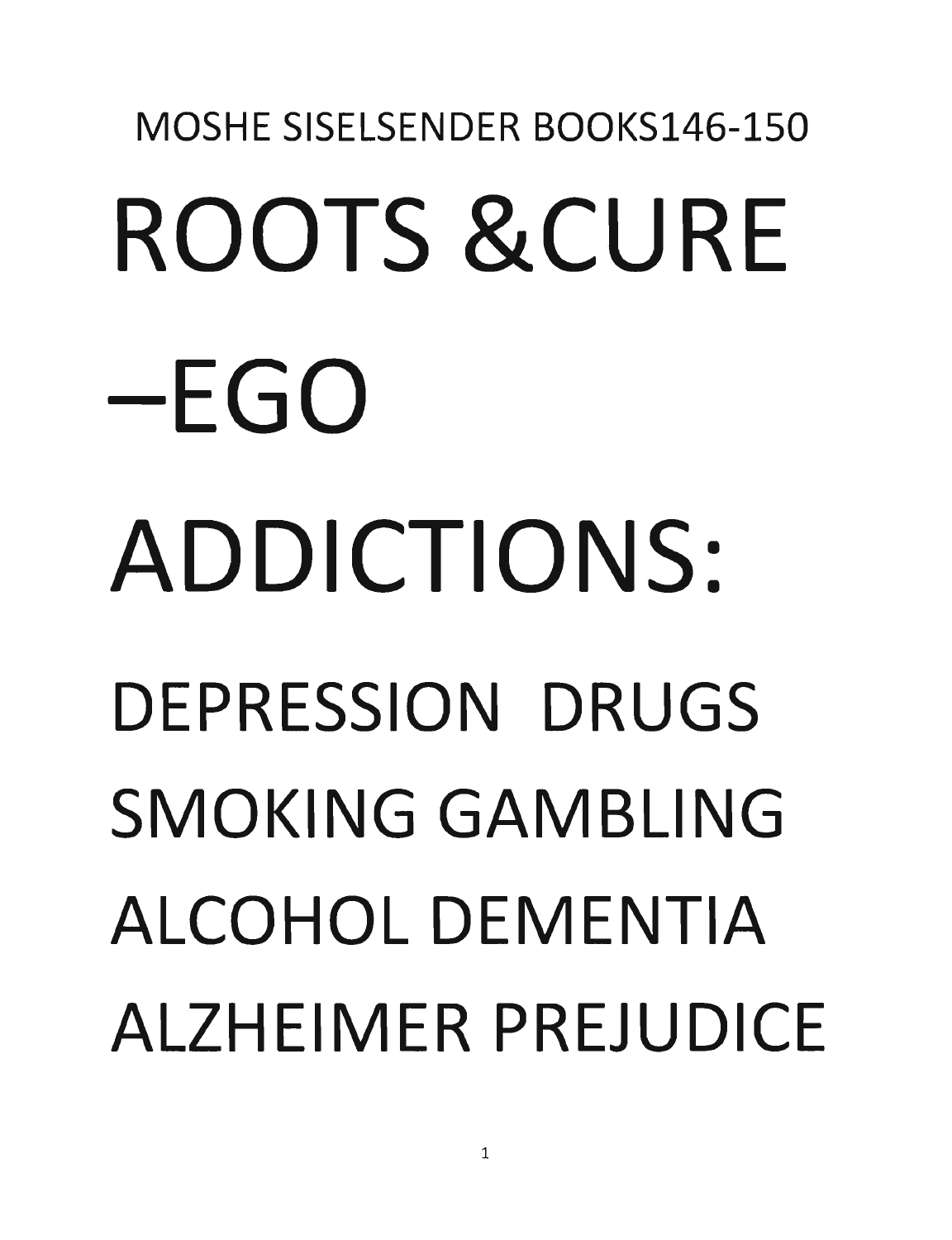Jews as a people exist for over 3400 years since Abraham **1848 from Creation or 3840**  years ago -ACE After Common **Era.** 

**Jewish history is marked with Anti-Semitism. What enables Jews to survive is their great knowledge of the Torah Talmud Codes of Jewish laws**  that in turn develops gigantic **super egos.**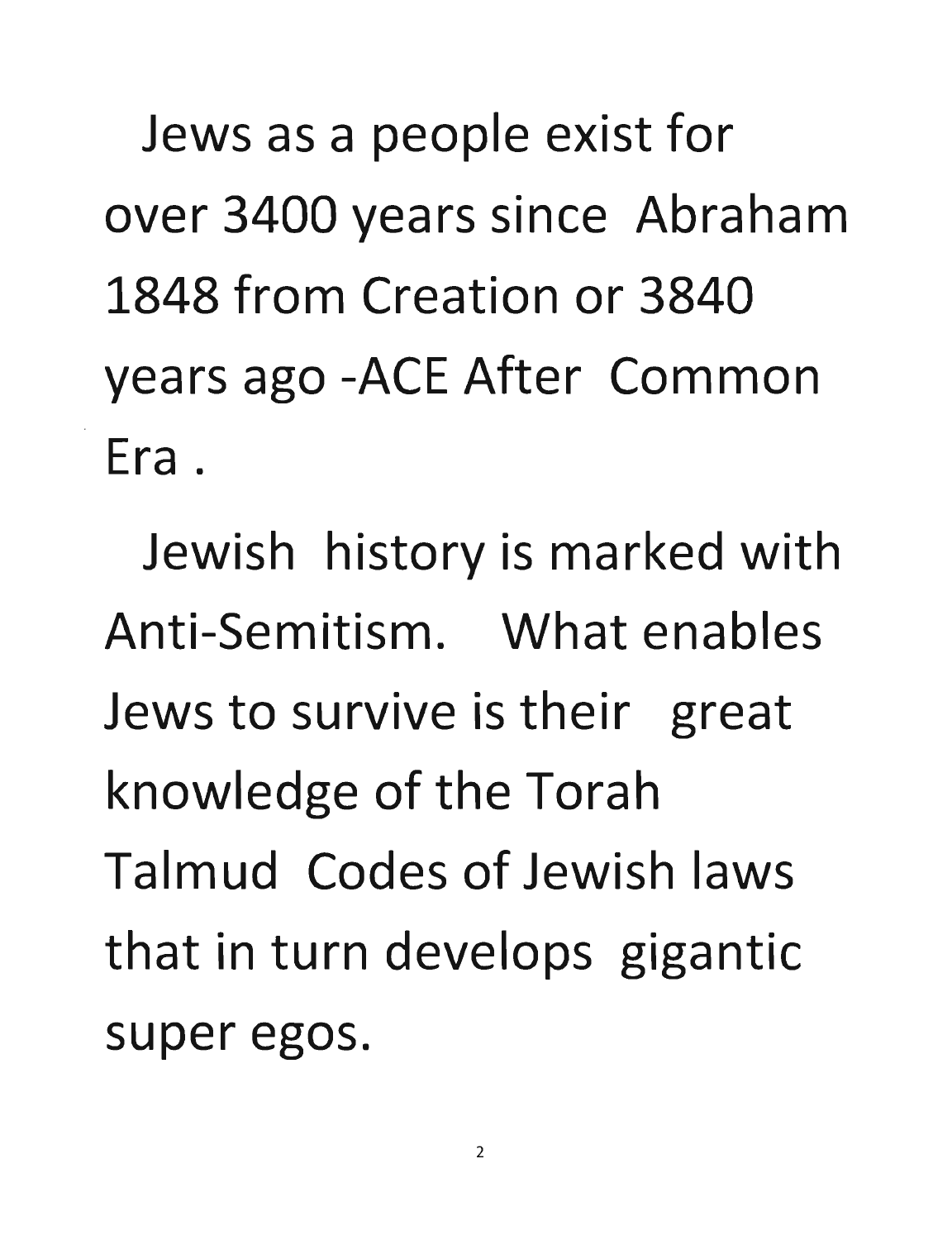All Jews -some more some less - have knowledge of the Torah Talmud aggadas -moral ethical writings- mysticism and codes of Jewish law. Such study help develop their super egos.

Study of Torah is enshrined as the most critical and important part of Judaism.

In all centuries the vernacular used by Jews is used to teach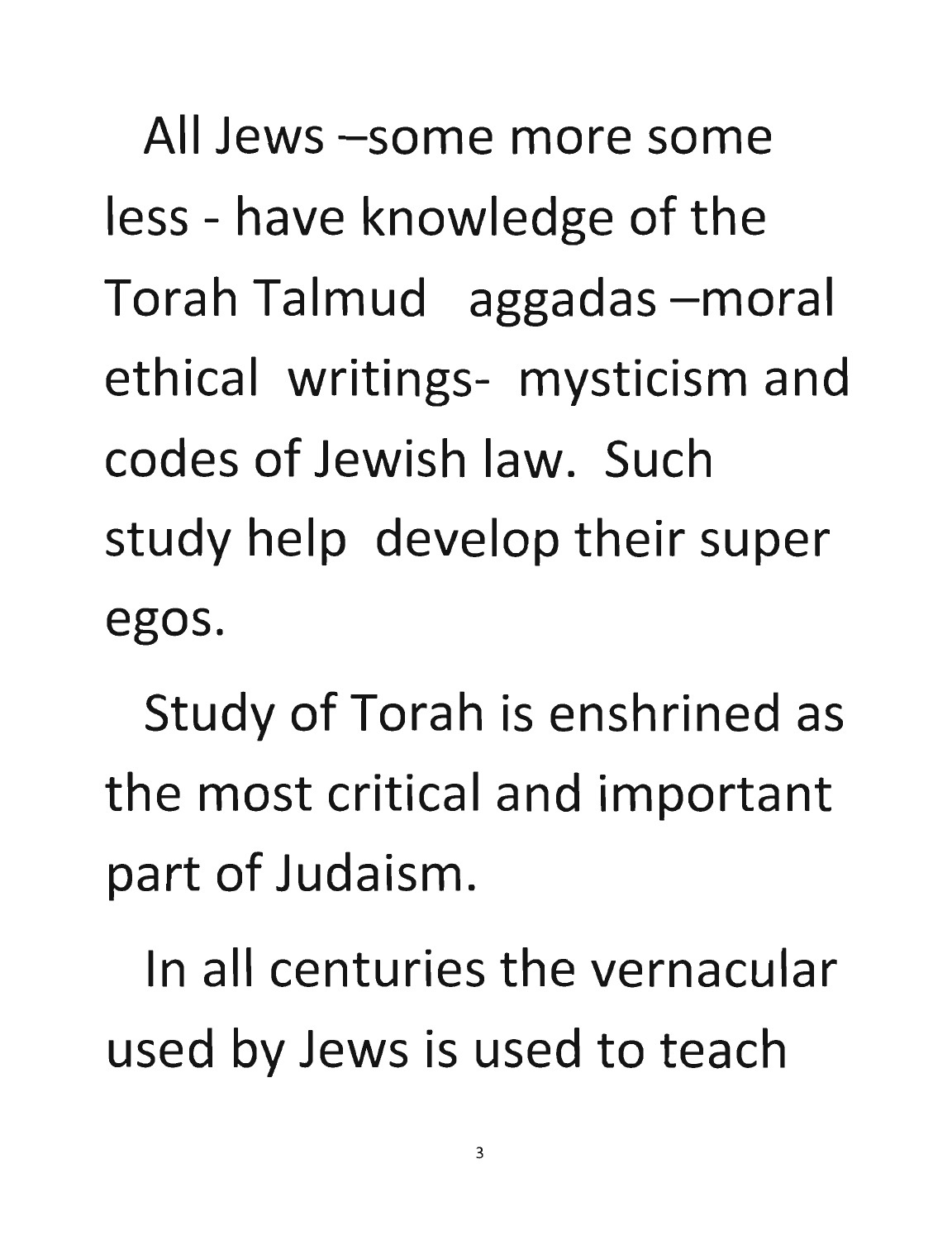Torah. In Eretz Yisroel ancient .Palestine Aramiac as the Jerusalem Talmud.

In ancient Babylonia Hebrew as the Babylonian Talmud.

In Egypt and other Muslim countries Arabic. In Greece Greek.ln Rome -Latin. Books written by Jewish scholars are written not in Hebrew but in the tongue of the Jews who are the intended readers. See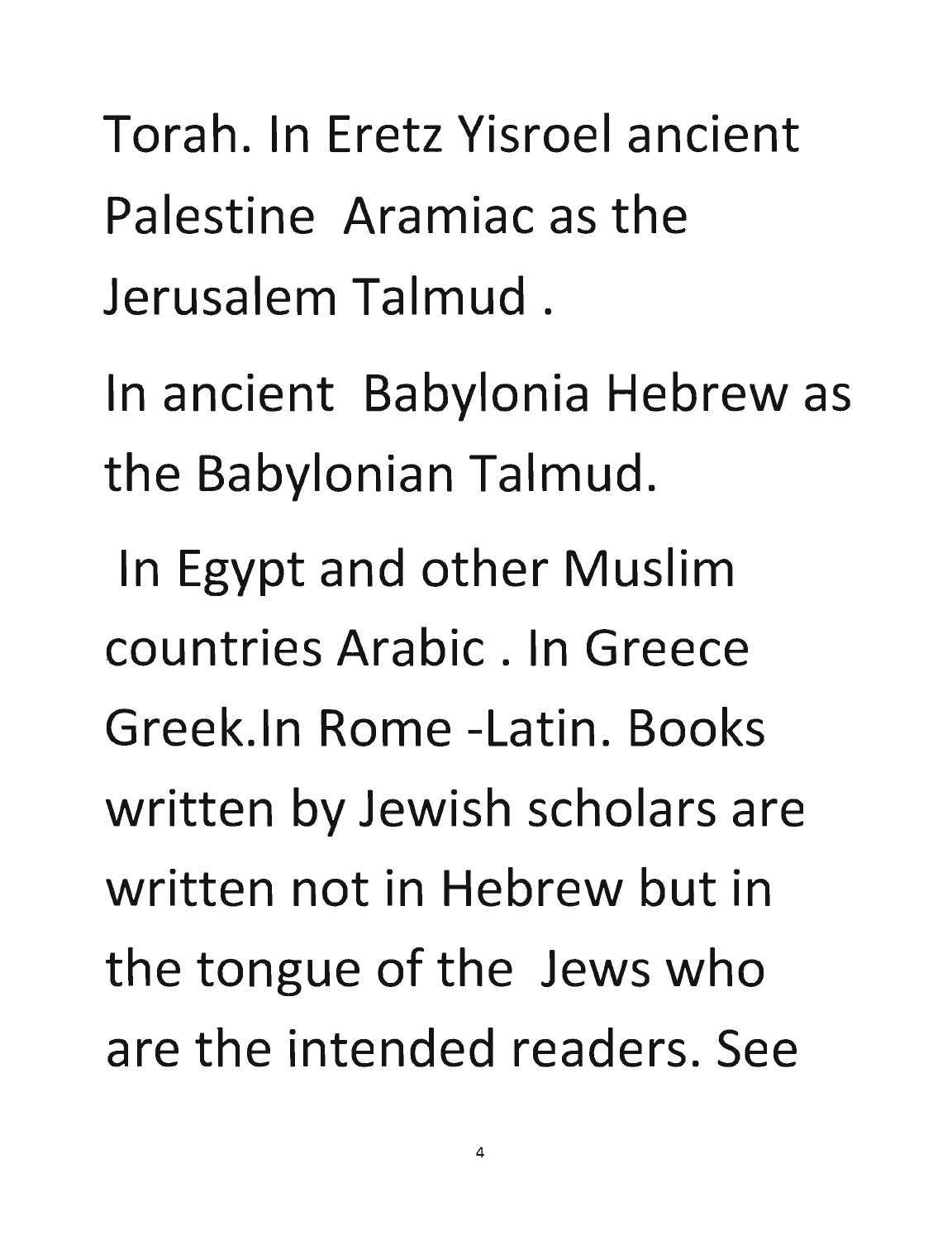Babylonian Talmud Brochos Tospos 3a d"h "ononen yehai hai shmai hagodol mevoruch" - -last line left side of page **that the Kaddish -memorial prayer -recited following the study of Torah in the synagogue is composed in Aramaic and not Hebrew. The reason is because the Jews spoke and understood Aramaic and not Hebrew. Rambam**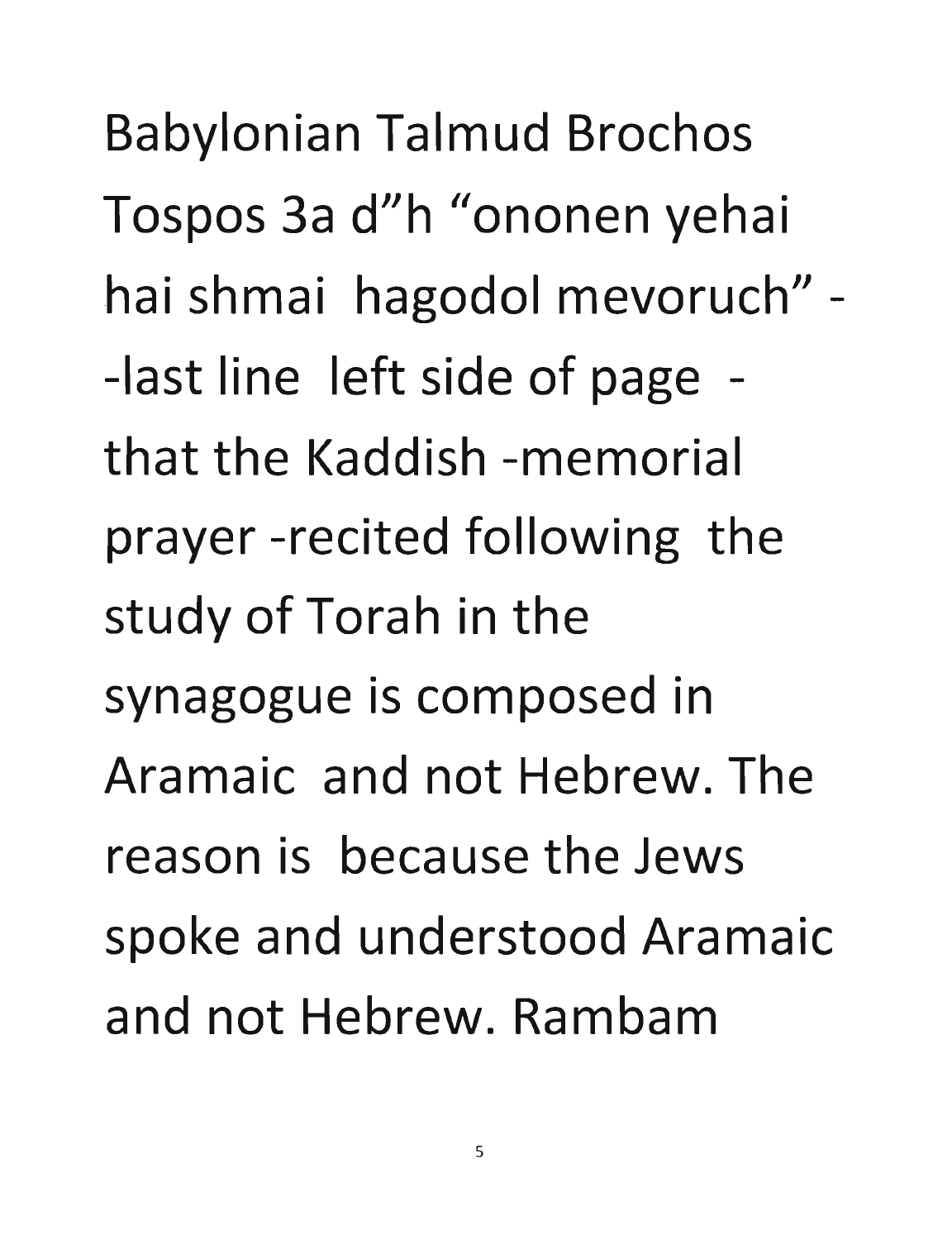wrote his books on philosophy and commentary on the **Mishna in Arabic because the**  Jews did not know Hebrew only **Arabic. Scholars in later generations translate his works to Hebrew.** 

The Talmud contains many **words from different countries where Jews lived.** 

**It is the super ego that Jews acquire** aS ,the **result of the**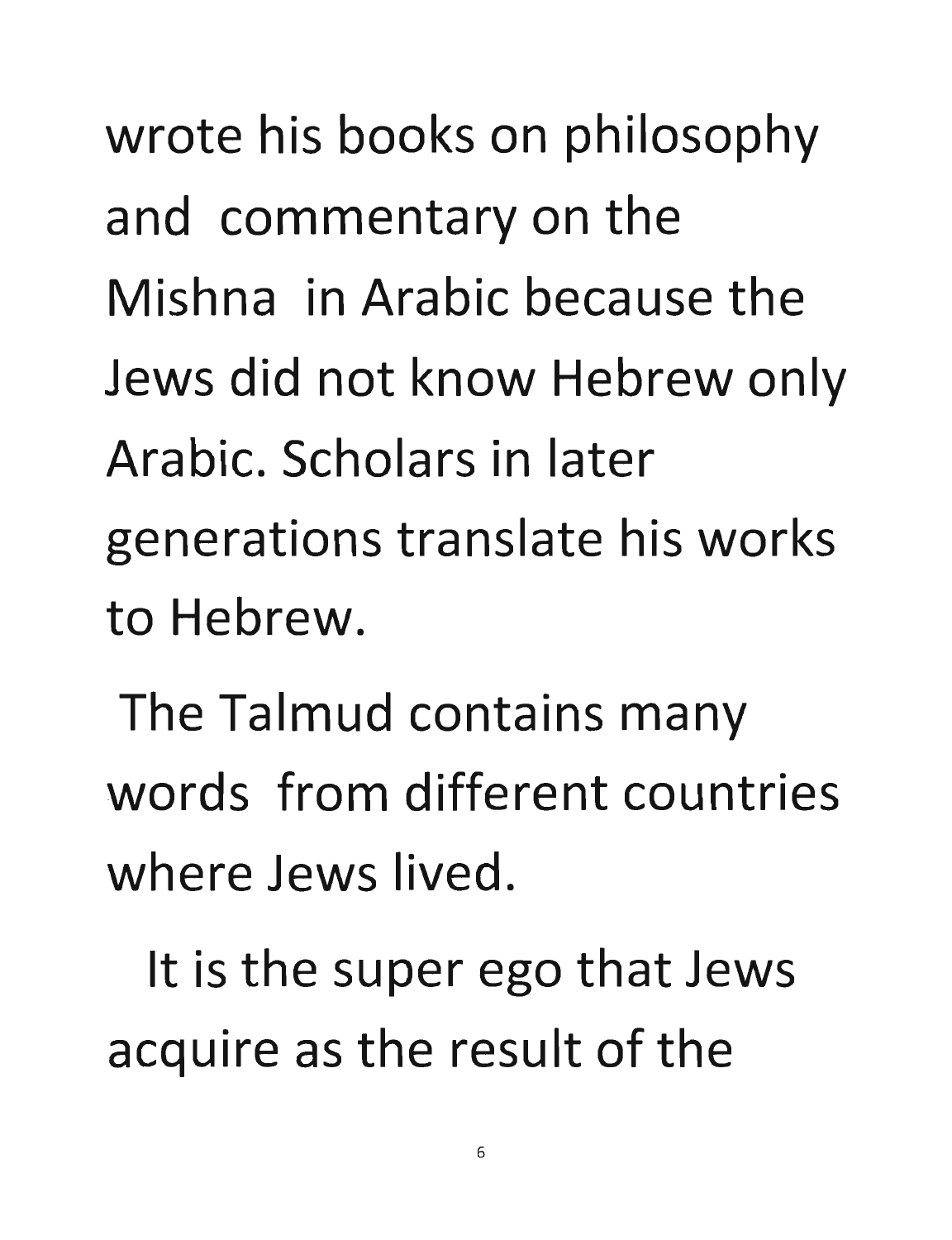study of the Torah that enables **them to withstand all the**  persecutions visited upon them by an Anti-Semitic world.

**They are robbed raped exiled and murdered but they persevere.** 

**Jews can not afford the pleasure of addictions.** 

They will not last and survive **long if they also have addictions.**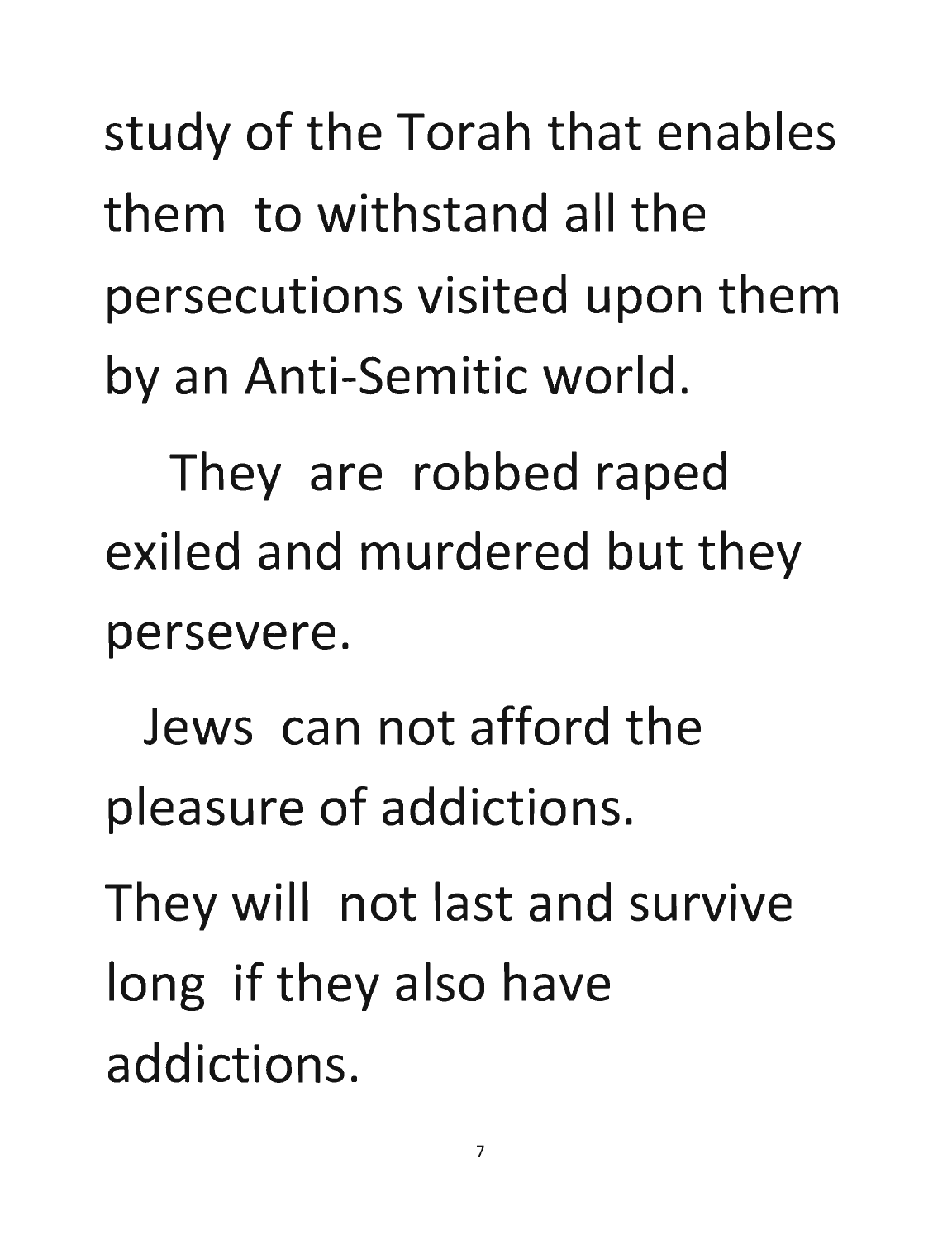**Jews survive for the last**  2000 years since Jewish independence in Israel is crushed by Rome 2000 years **ago thanks to their love of the Torah. Anti Semites discover the secret for Jewish survivalthe study of the Torah.** 

**In many centuries they outlaw such study at the pain**  of death. They burn the Talmud together with the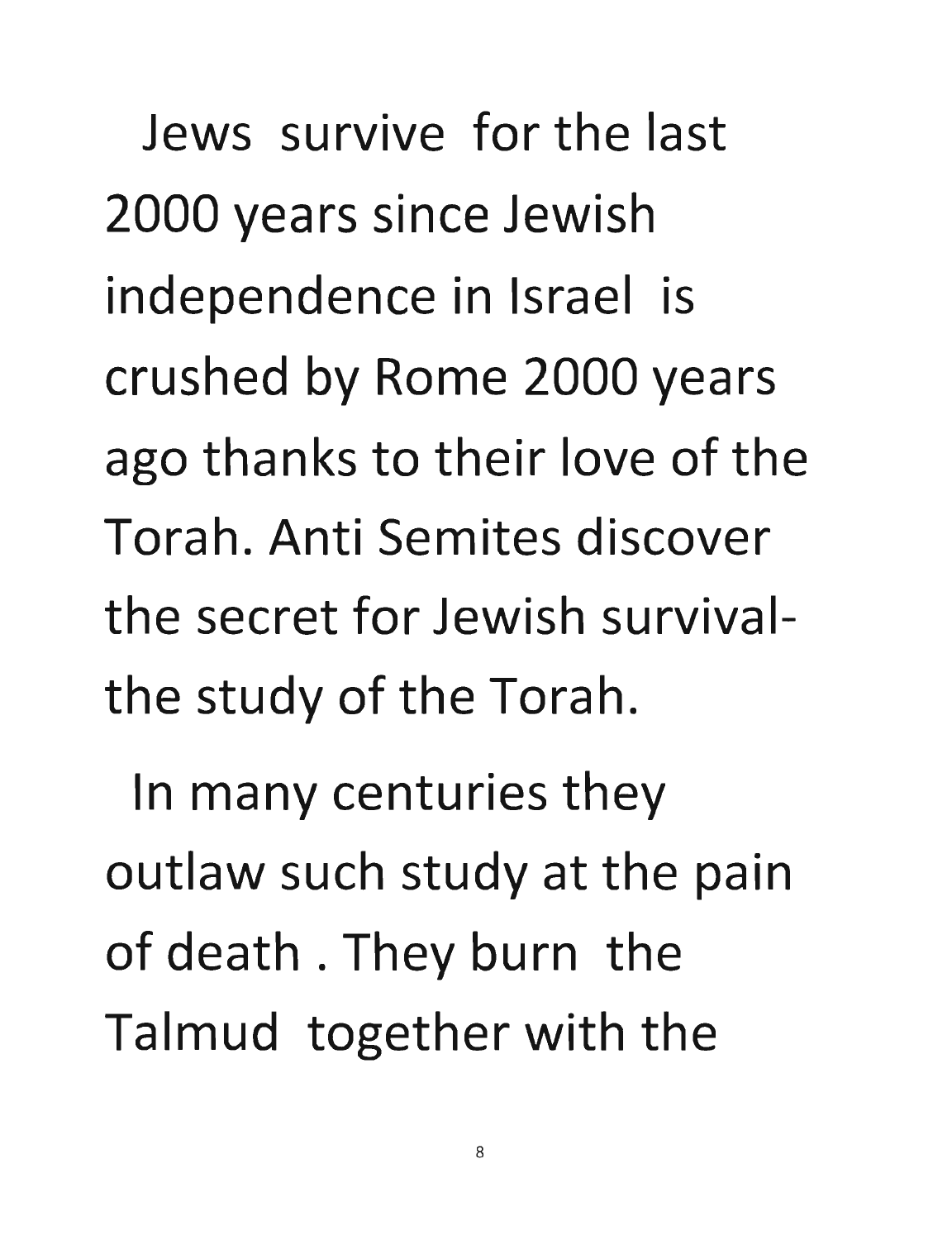Jews. They do the same to all **books and the votaries of all**  competing religions. Popes in many centuries decree to burn **the Talmud and commentaries. Hitler in 1936 burns all books authored by Jews. He dubbs them Jewish math Jewish physics Jewish music Jewish**  medicine Jewish psychiatry Jewish psychology.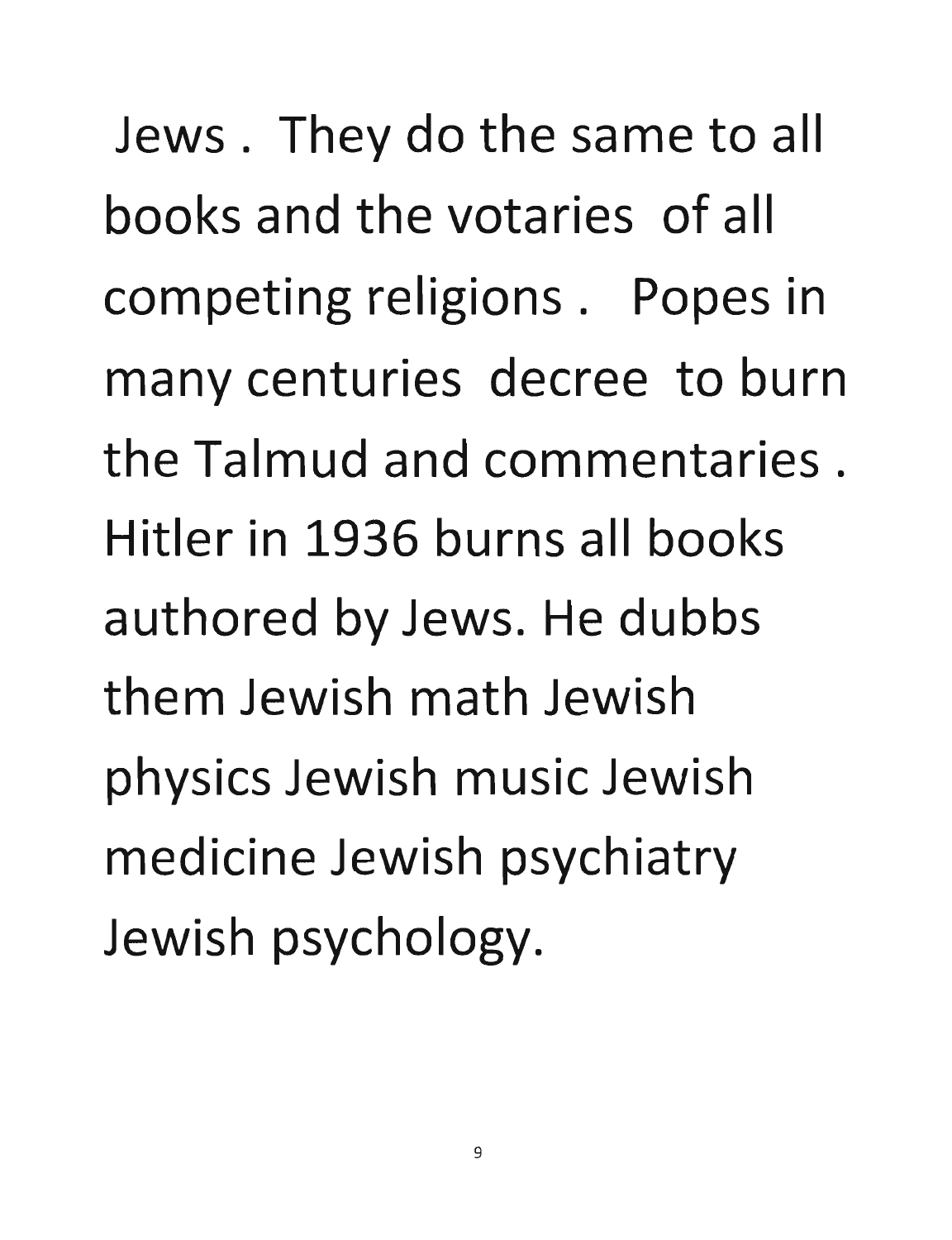The new school of 3400 years psychotherapy analyzes historically the means that boosted the Jew's ego for the last 3400 years. It increases their ego and may help them escape dementia alzheimer and addictions. For some it helps in all areas. For others it may help in one area and not in an other. Others are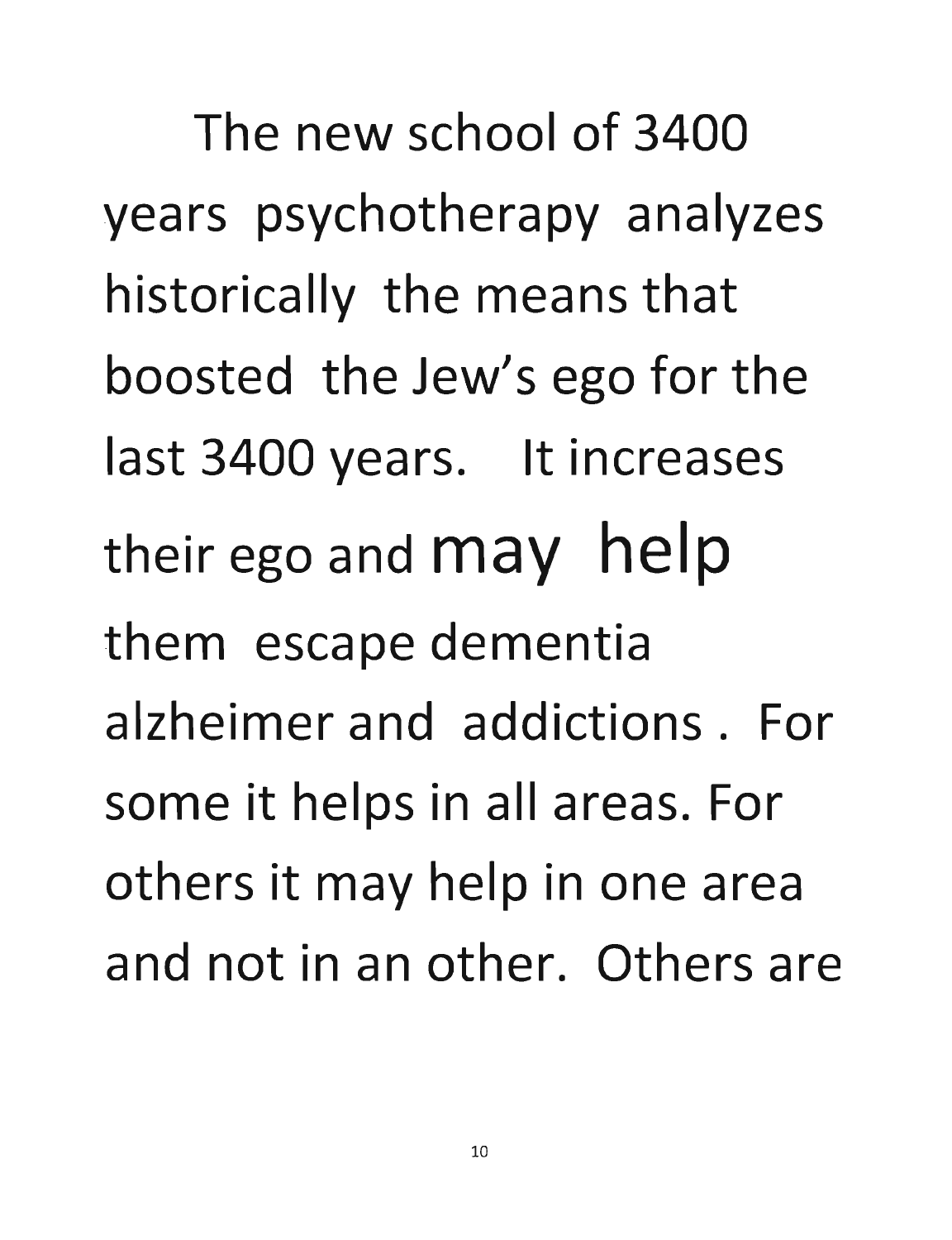not helped at all. What ever it helps one has won.

It is my contention that the methods described in my book "Fountain of Youth" - not the study of the Talmud Aggaddah Responsa and Jewish Codes but other means of boosting one's ego - may possibly attain all or some of the goalsescape and immunity from dementia alzheimer and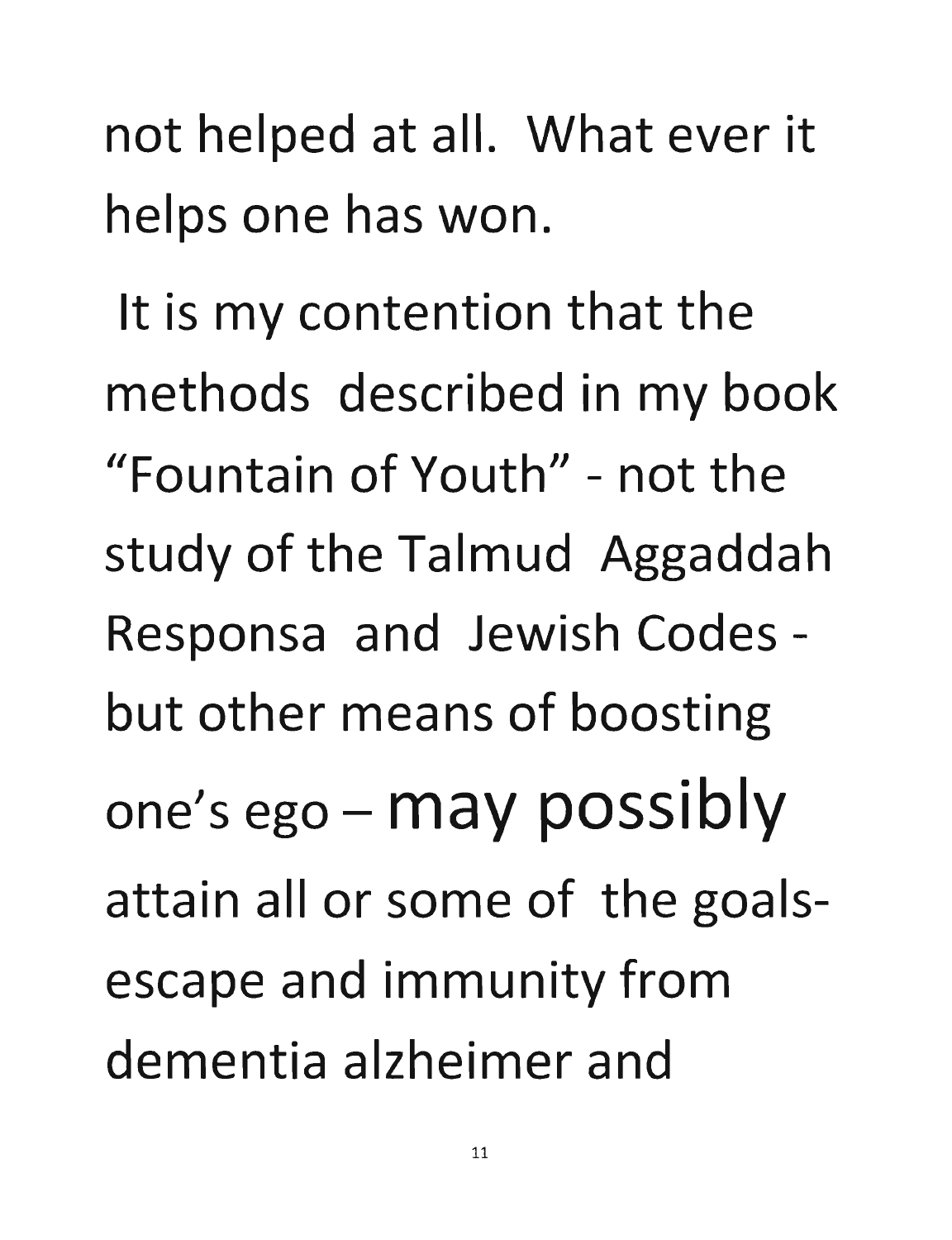addictions for Jews and non Jews.

As long as one continues with all medicine and therapy and does not abandon the medicine and procedures one is presently taking perhaps what I am proposing may help you. You have nothing to lose. Try it you may be happily surprised.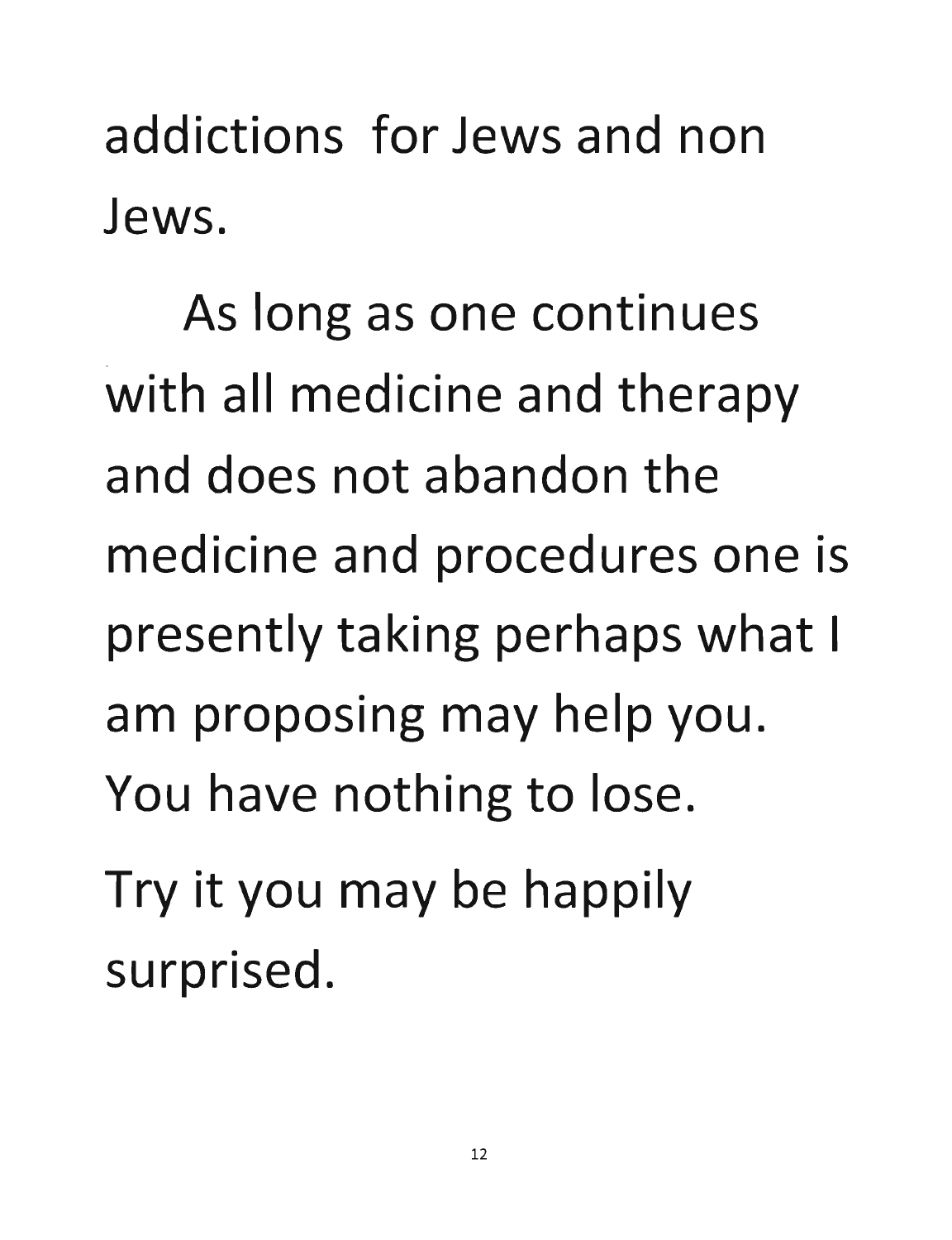### TREE OF LIFE-ETZ CHAYIM LEMACHZIKIM BO RESPONSA ON 4 PARTS OF SHULCHAN ARUCH - CODES OF JEWISH LAW & WRITINGS 150 books/essays OF MOSHE SISELSENDER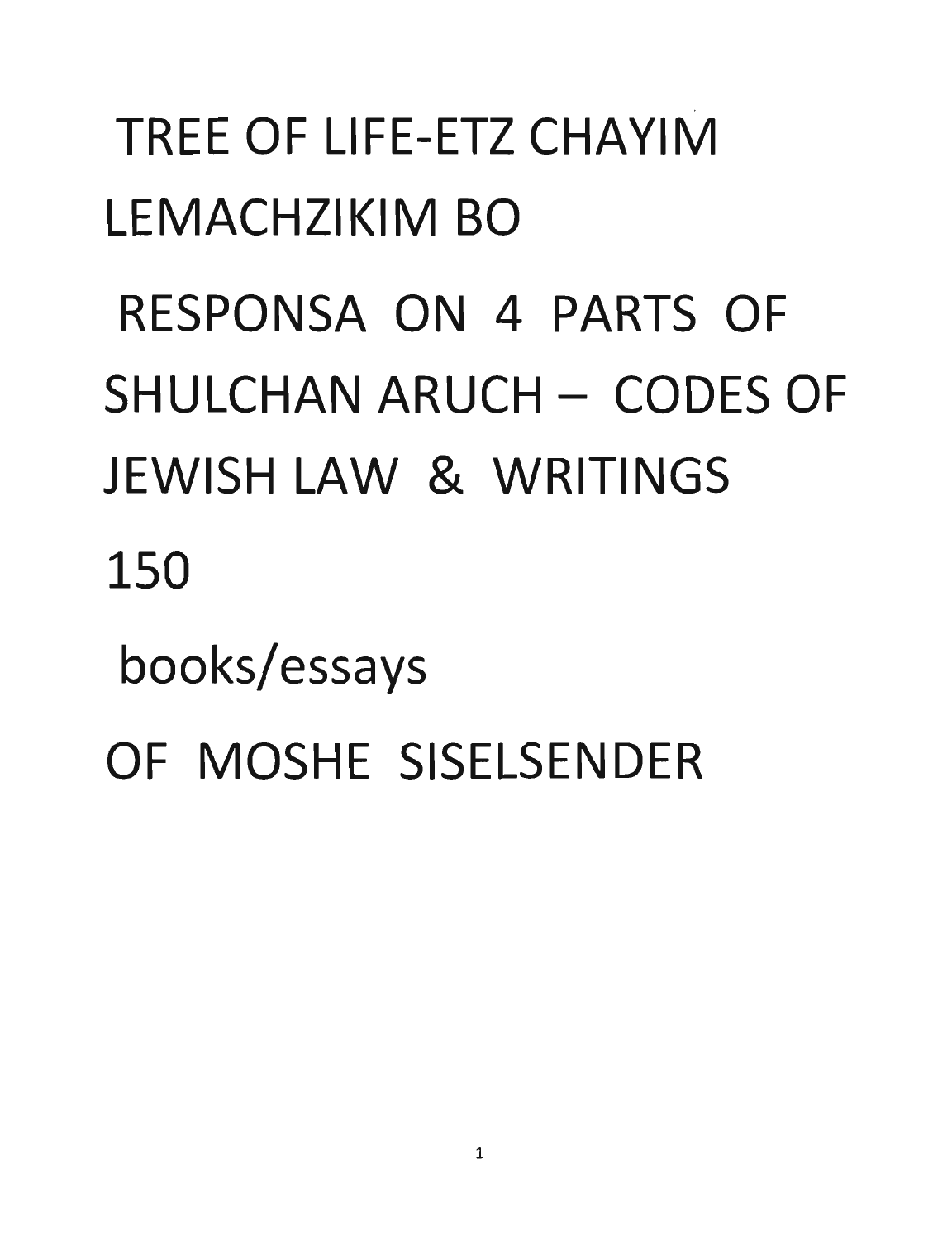#### **Introduction**

Some of the Topics are **discussed in greater length than others because of the**  limitation of time and space. **Each of the topics requires** a· book. Therefore they will only **be touched.** 

**Moshe Siselsender has**  authored and published 150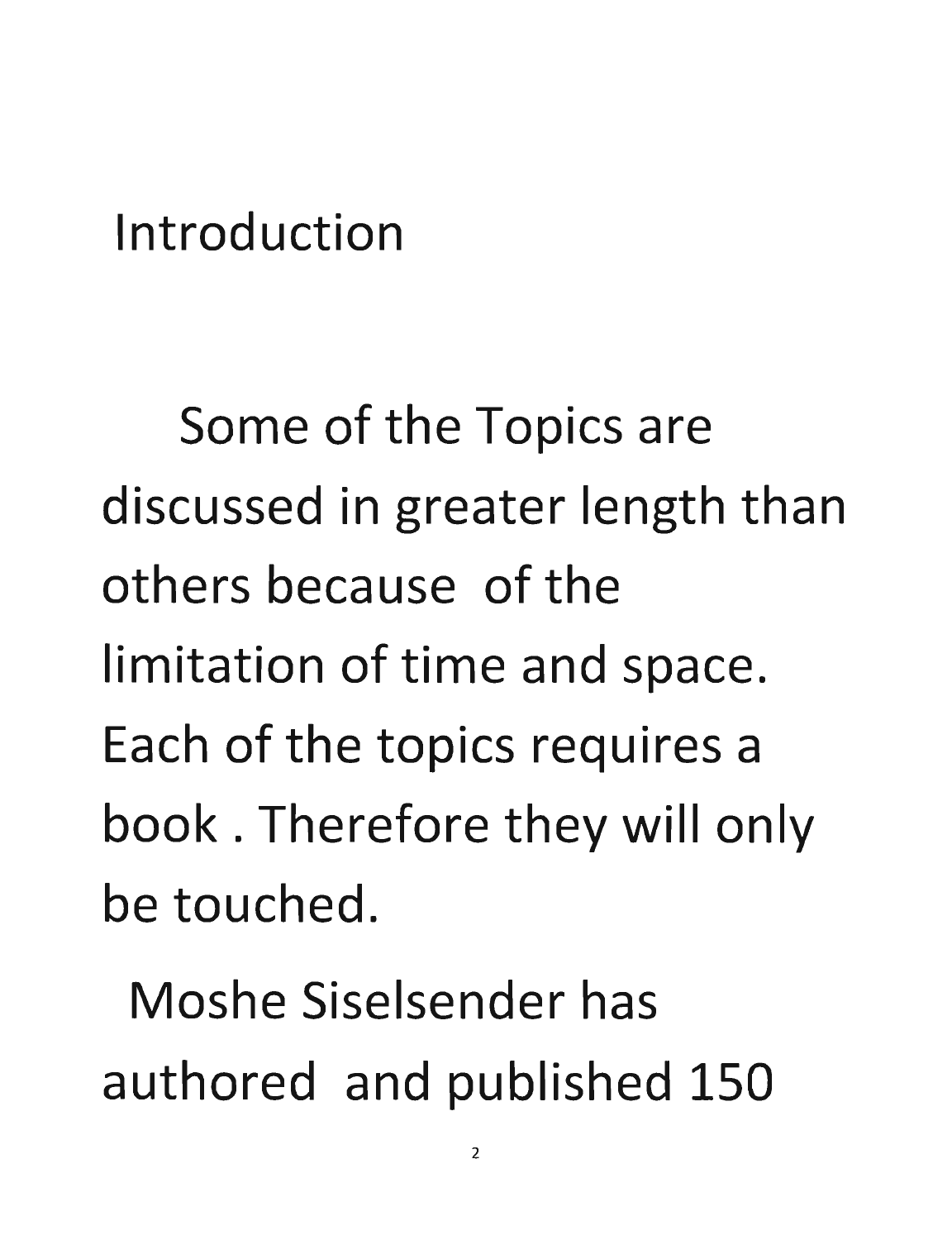books and essays and more are in work process on these Topics:

[1] NEW INTERPRETATION 3400 YEAR SCHOOL PSYCHOTHERAPY

[2] TALMUDIC SCHOLARS IMMUNE FROM ALL

ADDICTIONS

[a] drugs

[b] alcohol

[c] gambling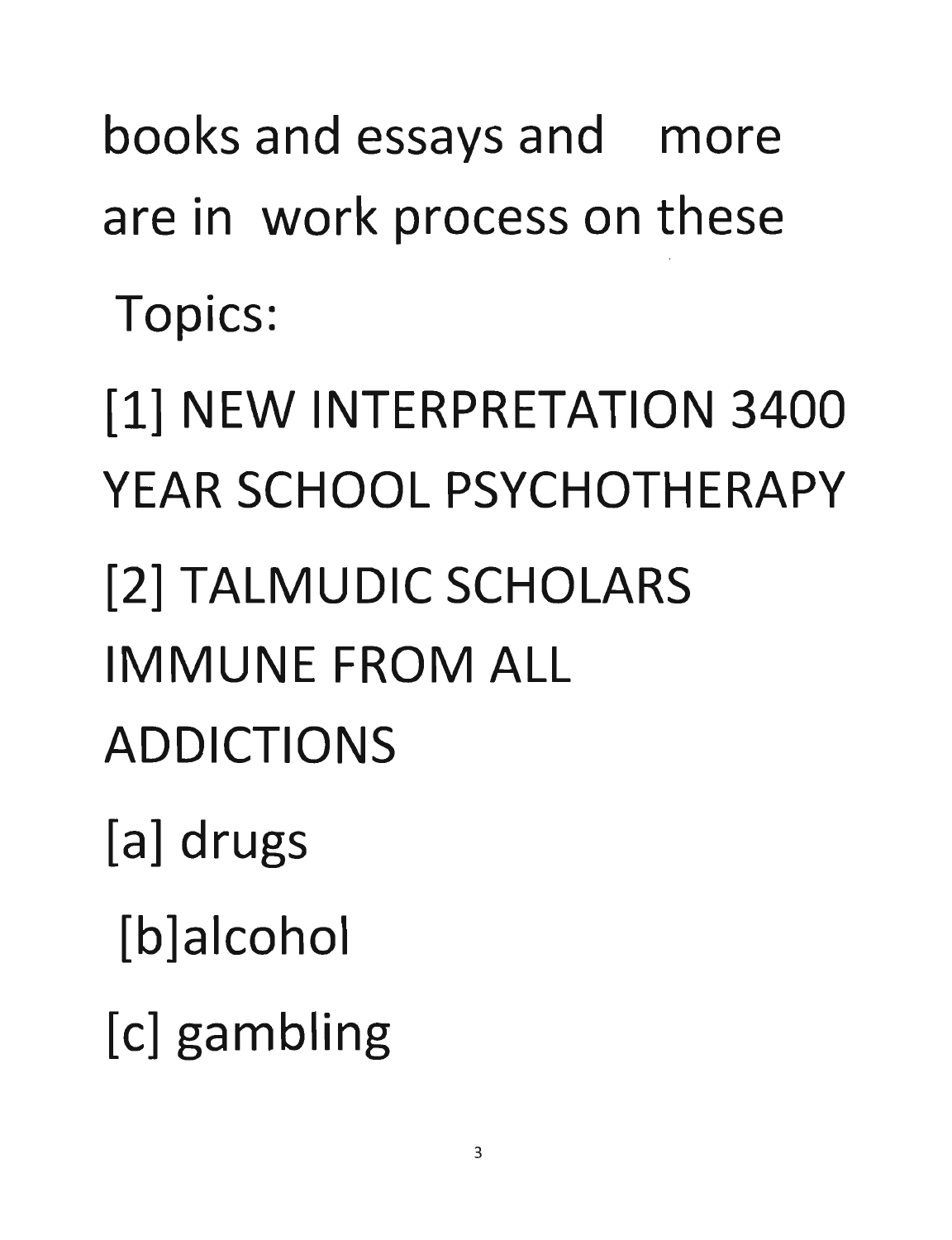[d]shopping spree [e]dementia [f] Alzheimer [g]depression [h]suicide

# Secret: SUPER GIGANTIC EGO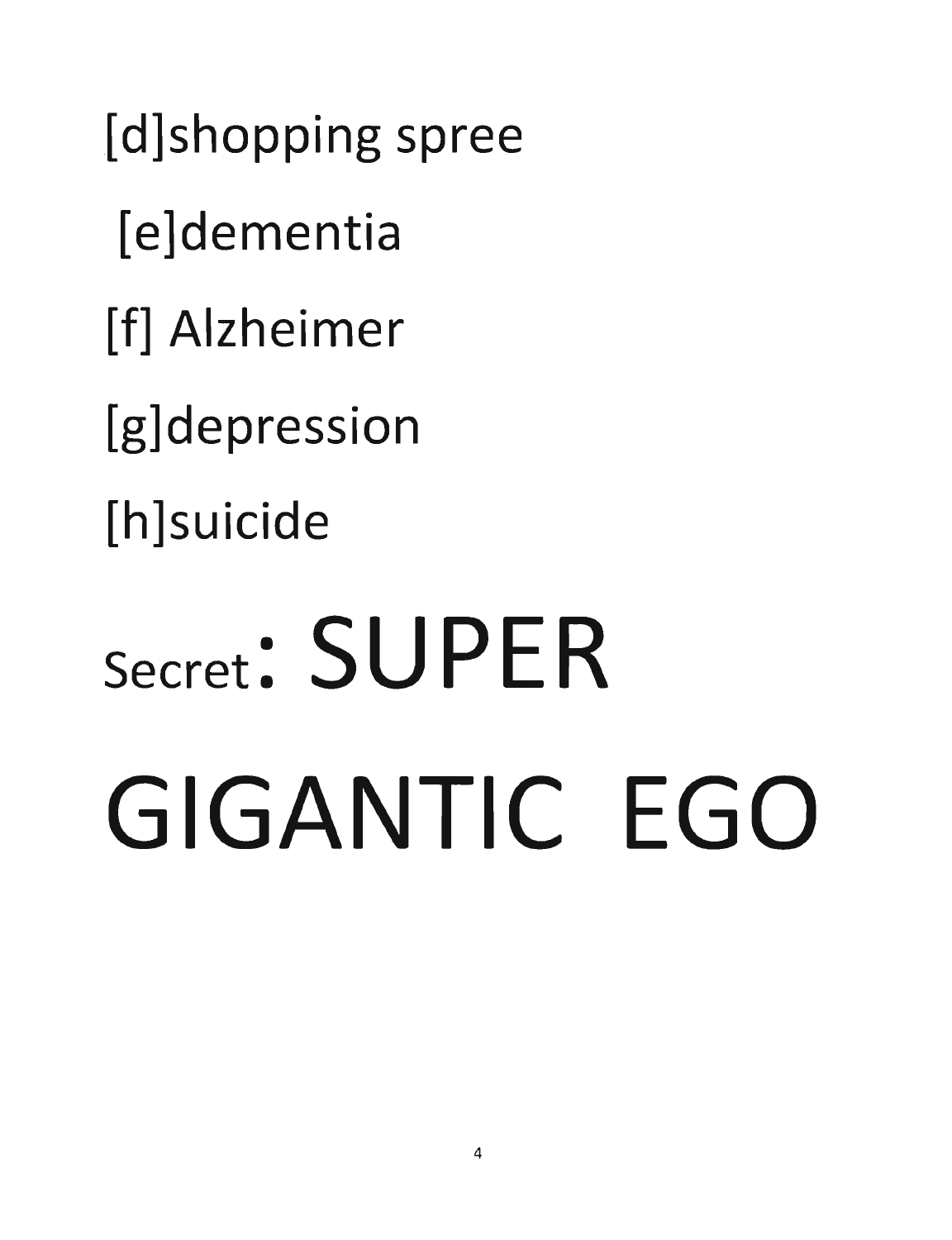[3] RESPONA :LAWS MARRIAGE DIVORCE ANNULMENTS [4]KOSHER LAWS [3] SABBATH HOLIDAYS [4] LAWS SANCTITY MARRIAGE NIDDAH MIKVAH IS] SANCTITY **LIFE** ABORTIONS [6] LAWS DISABLED INDIVIDUALS- DEAF BLIND CRIPPLED

[7]HOMOSEXUALS LESBIANS TRANSGENDERS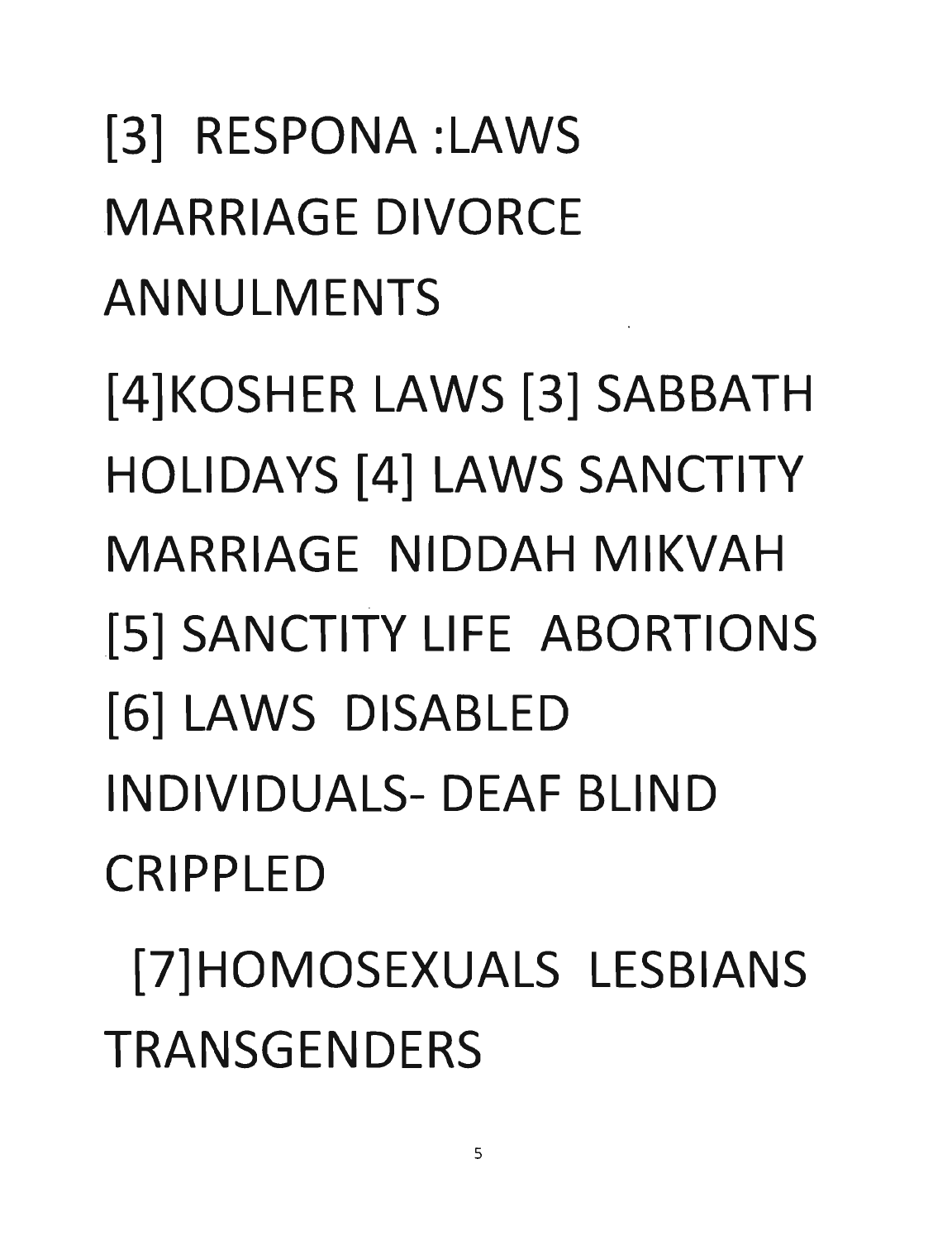### [8] CHRISTIANITY ISLAM OTHER RELIGIONS

19] ALL HUMANS ARE CHILDREN OF GOD. GOD HAS NO FAVORITES. GOD ONLY ORDAINS UNIQUE ROLES TO EACH GROUP OF HIS .CREATIONS.

Jews must observe Torah rituals in addition to humane laws all mankind must observe.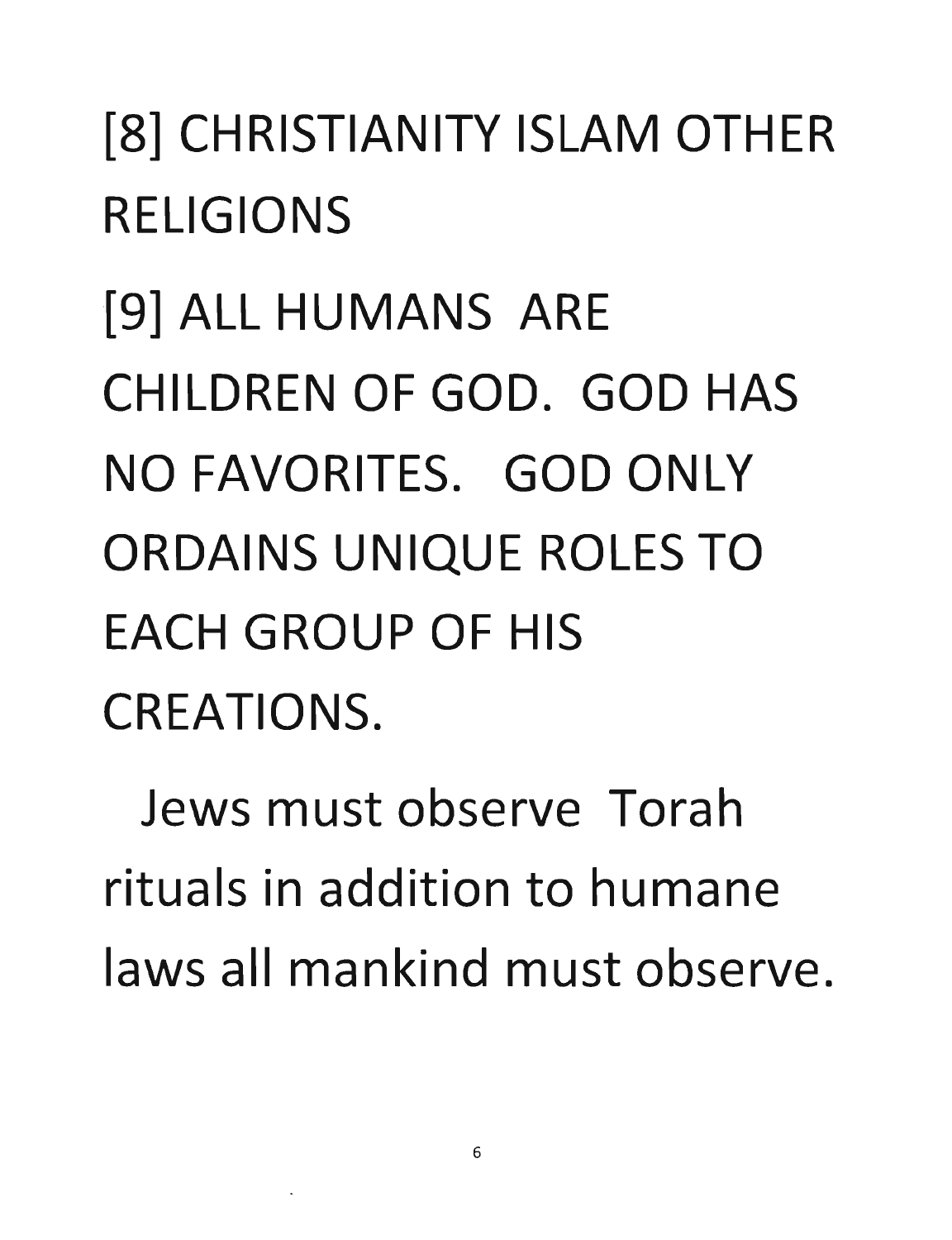### This is the real meaning of

Jews being the chosen people.

### [10] PROVIDENCE vis a vis FREEDOM OF CHOICE

There really does not exist at all times for all people freedom of will. God does plant ideas in minds of leaders in order to prevent mass destruction and to cut wings of tyrants.

[11] PHILOSOPHY MYSTICISM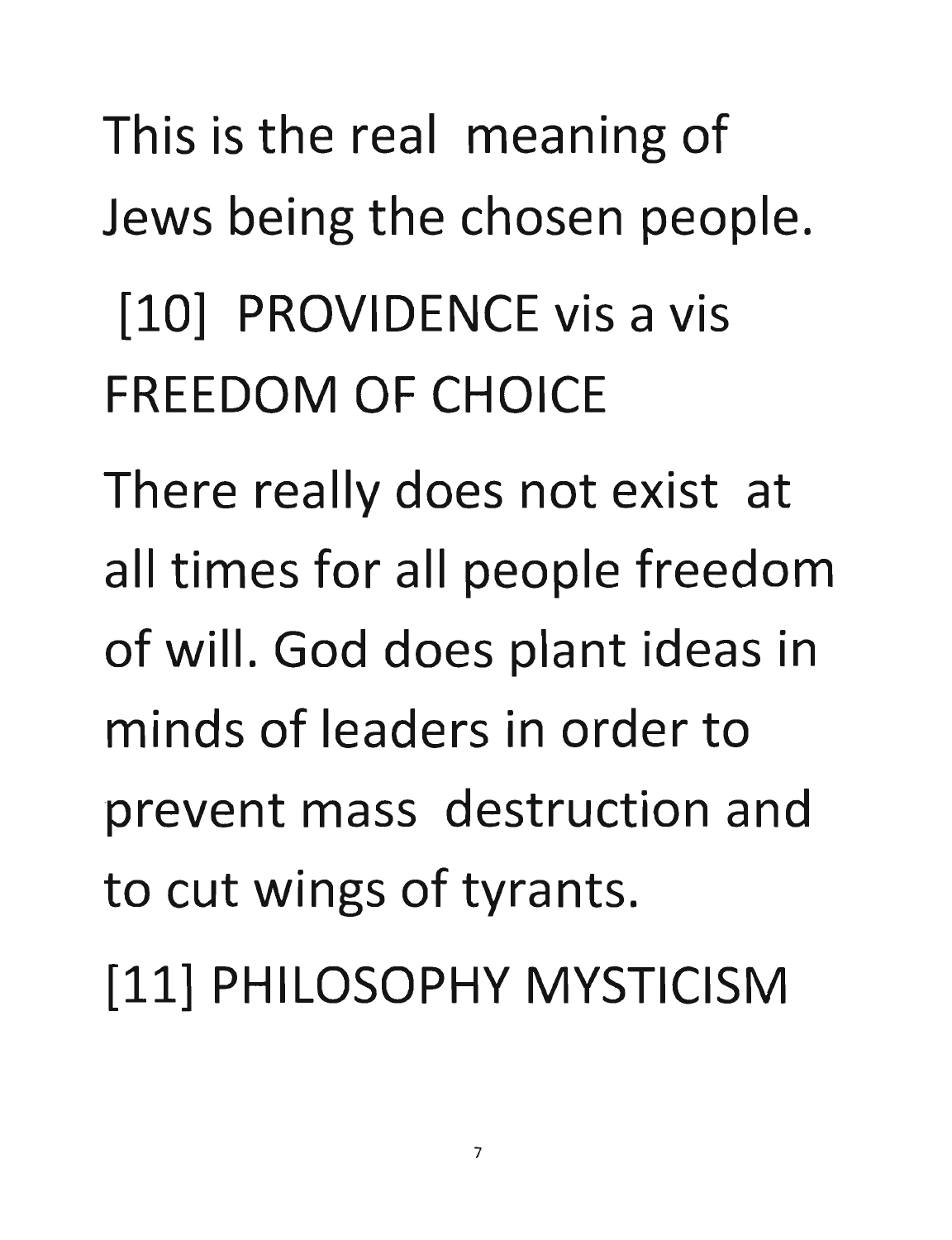### [12] COMPARISON ANCIENT MODERN :RELIGIONS SYSTEMS OF PHILOSOPHY AND LAW.

[13] HOW ROMAN CATHOLICS AND PROTESTANTS BEHAVED TOWARD EACH OTHER TO NON JEWS NOT OF THEIR GROUP AND TO JEWS FOR LAST 1500 YEARS.

114]ROOTS OF DIVORCE SEXUALLY TRANSMITTED DISEASES ALL ADDICTIONS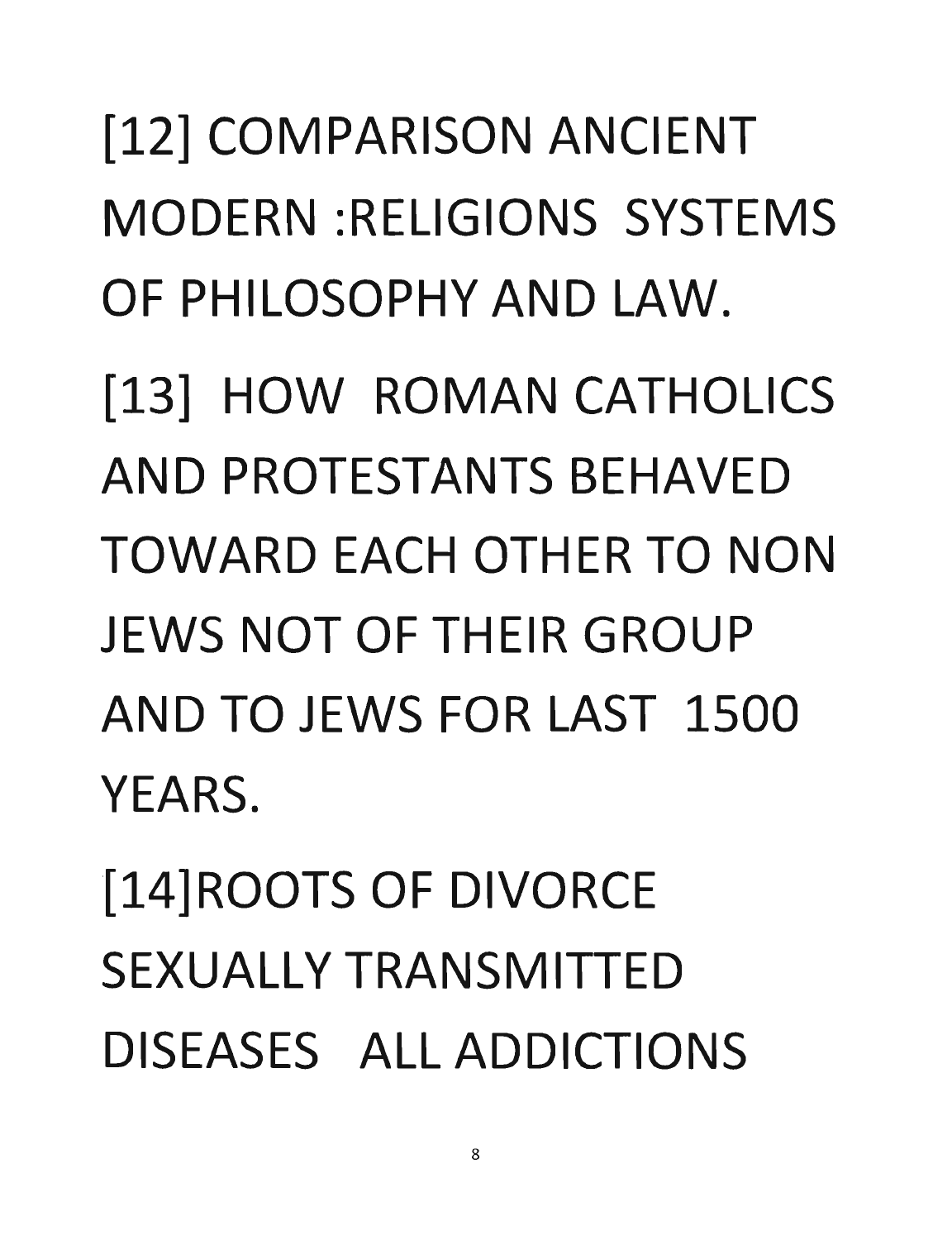DEPRESSION ANTI SEMITISM DEMENTIA ALZHEIMER FOUNTAIN OF YOUTH [15] CHRONOLOGY CREATION TO YEAR 1 OF COMMON ERA. [16] Life in heaven or hell after death [17] do animals also go to heaven? [18] Coming of Messiah and Resurrection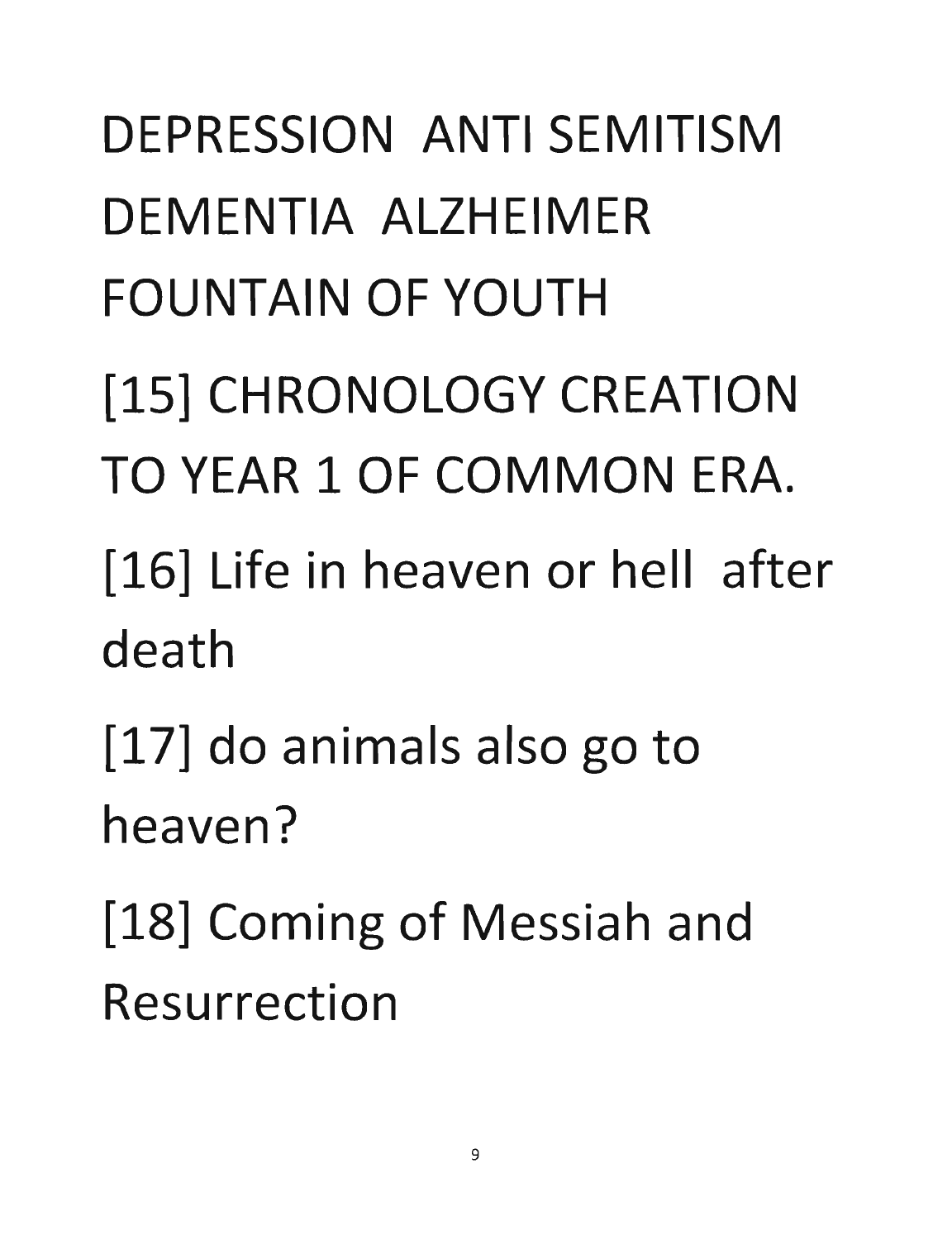### [19] State of Israel

[20] Guilty by accusation death of 5<sup>th</sup> and 14<sup>th</sup> Amendments Bill

of rights and USA constitution.

ARE YOU INTERESTED IN

READING ABOUT THESE TOPICS?

TYPE IN GOOGLE

[l]AGUNOT.COM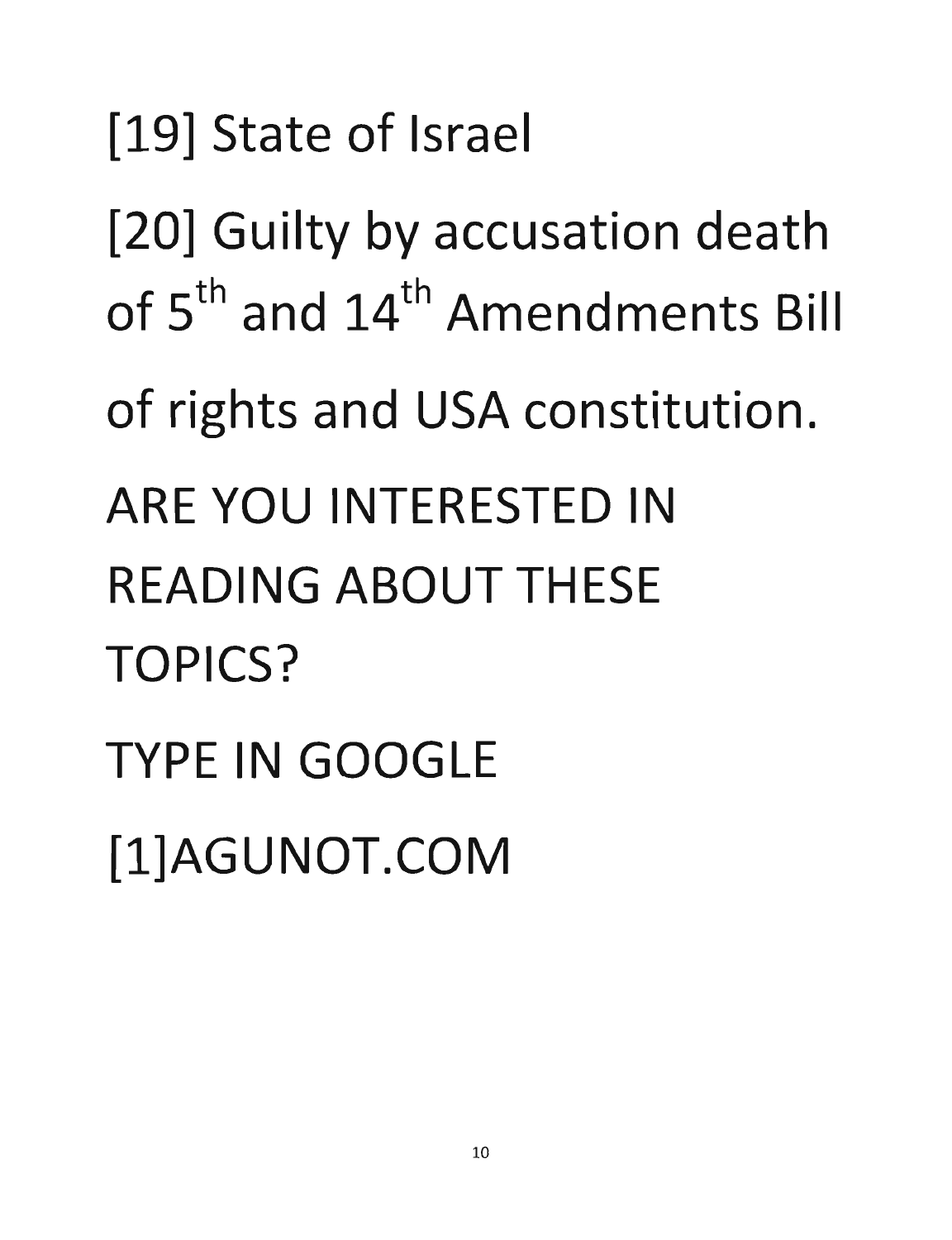### [2]SElECT .PRESERVING All MARRIAGES SHOlOM BAYIT ENTER [3] YOU ARE IN MY LIBRARY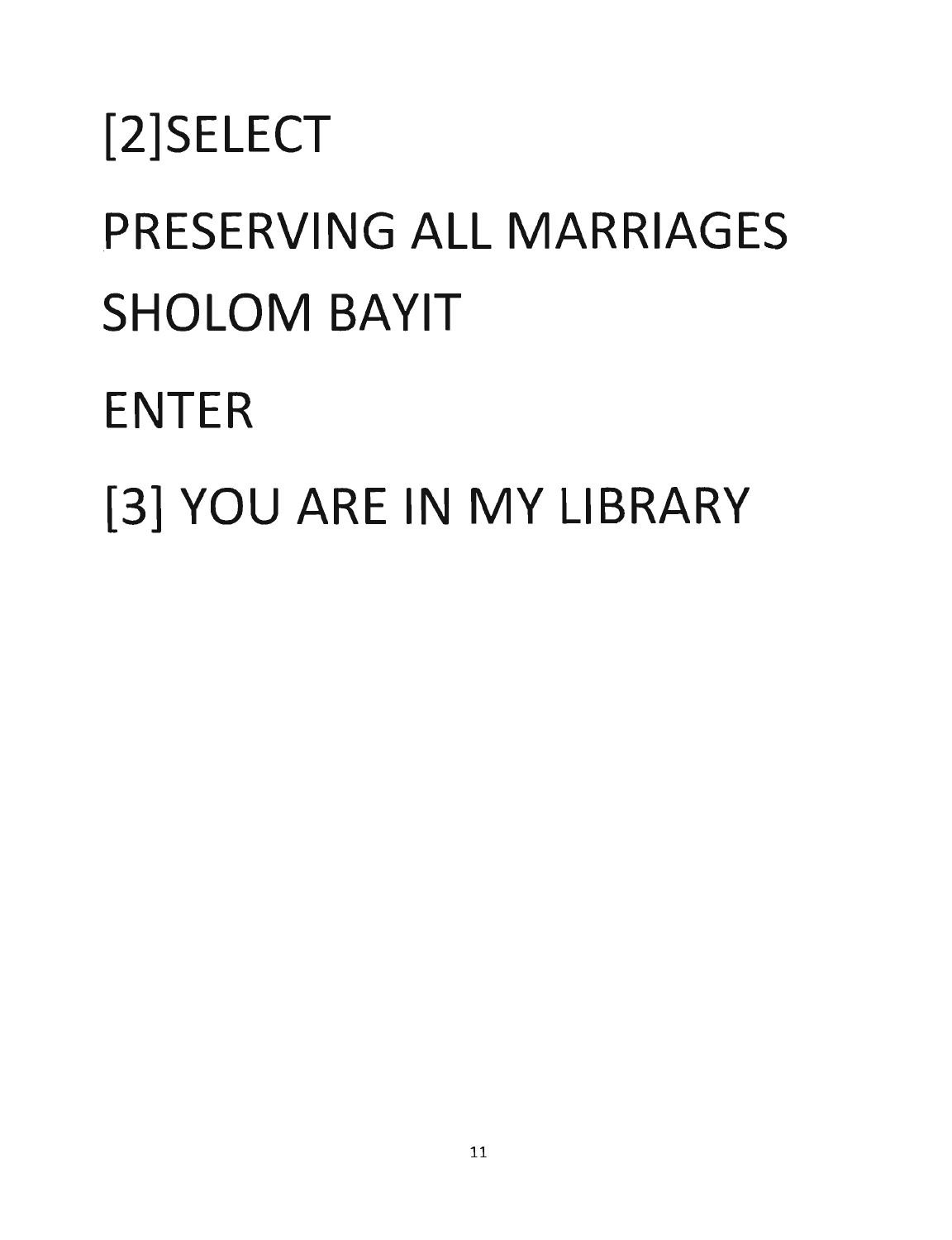#### MOSHE SISELSENDER

#### FOUNTAIN OF YOUTH

#### SUPER EGO

#### POSSIBLY CELLS MAY CONTINUE TO REPRODUCE OR OTHER FACTORS INVOLVED

POSSIBLY REDUCE CHANCES OR ELIMINATE DEMENTIA & ALZHEIMER **DISEASE** 

AND THE 15 PLAGUES LISTED IN MY BOOK EGO

POSSIBLY MAY REDUCE OR ELIMINATE DEPRESSION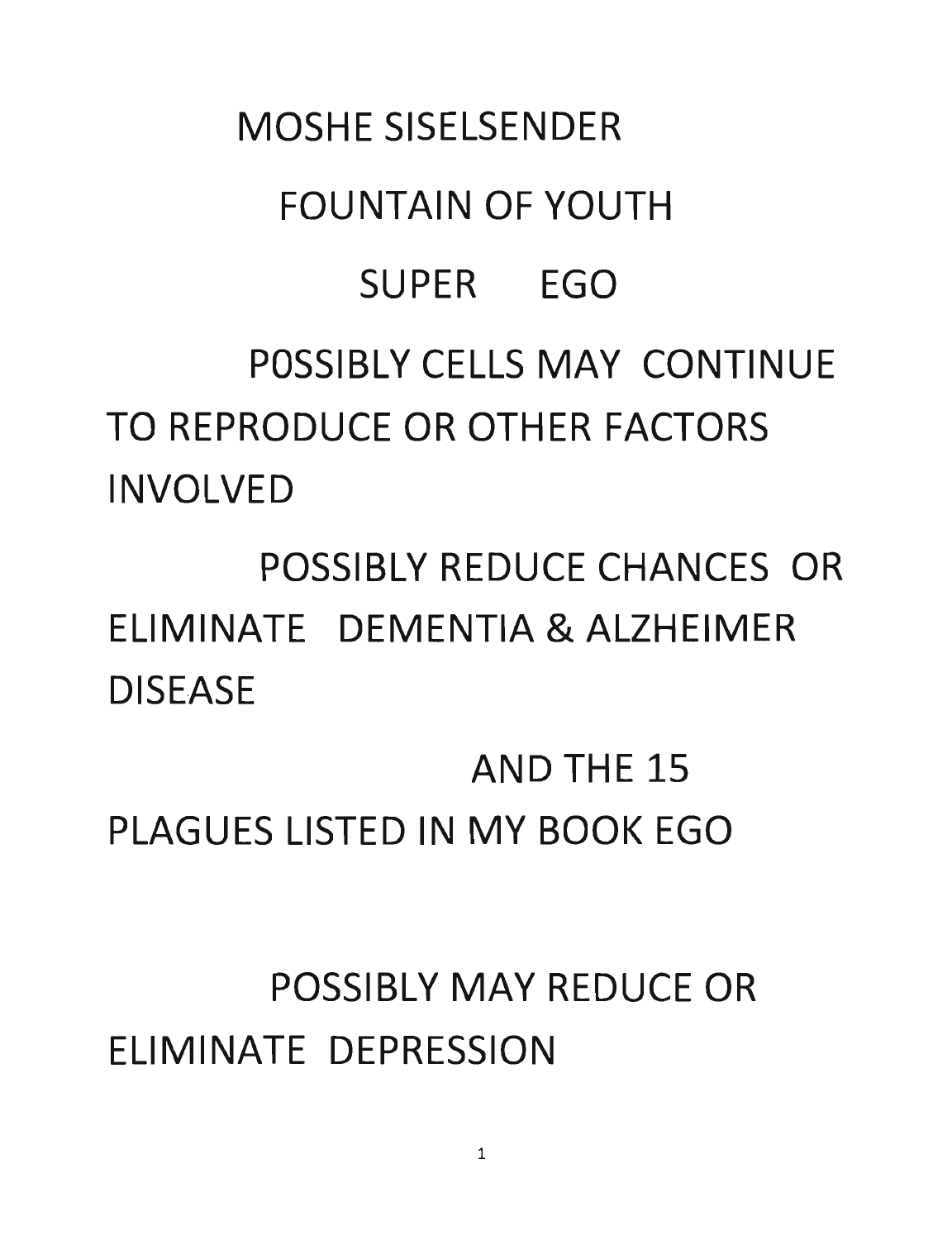#### POSSIBLY IT MAY BOOST YOUR IMMUNE SYSTEM

#### POSSIBLY IT MAY ACCELERATE DEVELOPMENT OF INFANTS

#### POSSIBLY YOU MAY EXPERIENCE PEACE & HARMONY IN YOUR MARRIAGE WITH YOUR CHILDREN GRAND CHILDREN

#### GREAT GREAT CHILDREN

#### POSSIBLY IT WILL HELP YOU KEEP YOUR CLIENTS GET NEW CLIENTS I AM GOING ON 90 YEARS OLD.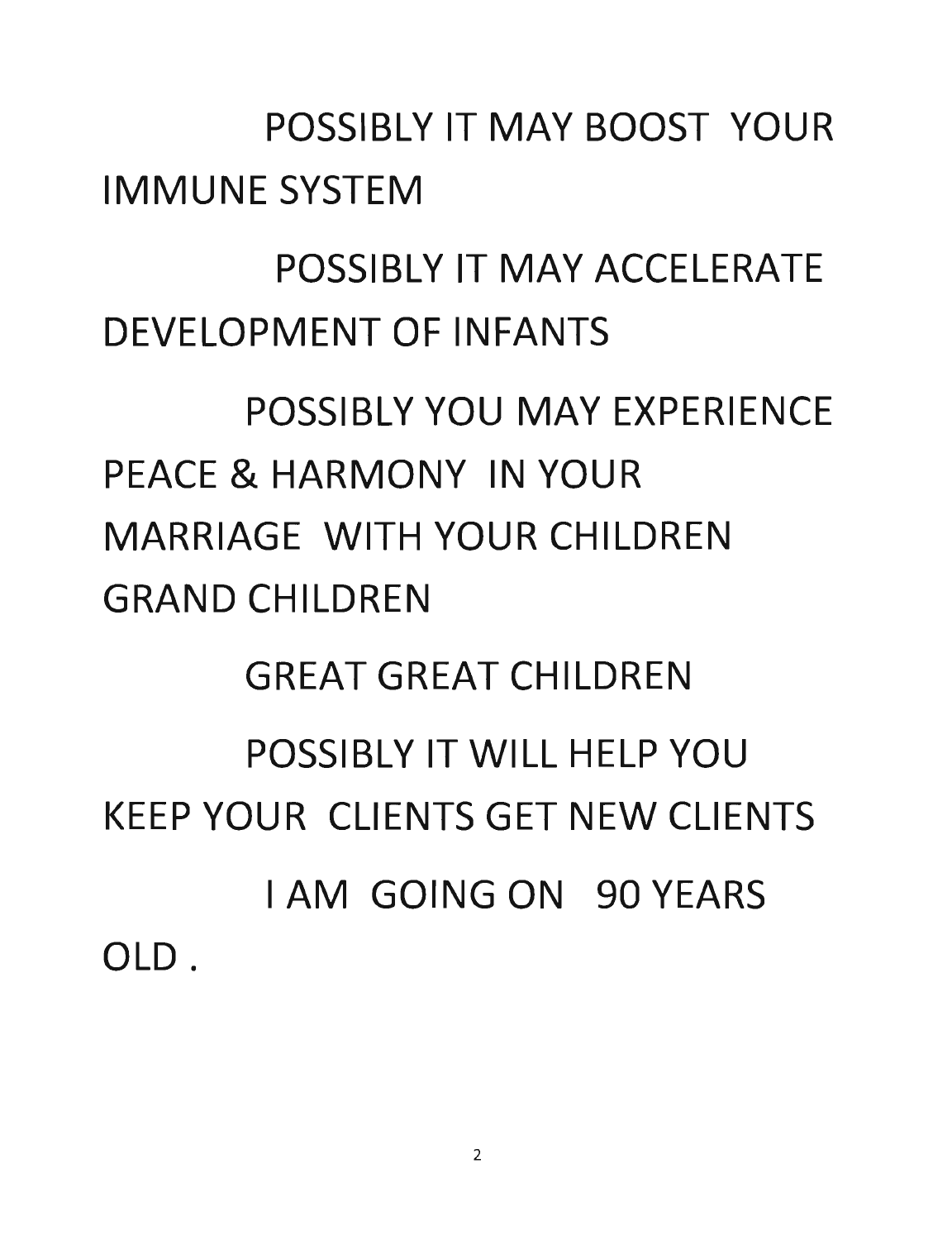#### I HAVE A SUPER EGO. I CONSIDER MYSELF NAPOLEON. I CAN OVER COME ANY AND ALL

OBSTACLES. NOTHING EXISTS THAT I CAN NOT TACKLE.

# I NEVER<sub>WAS</sub>

DEPRESSED . I EXPERIENCED NUMEROUS HARD TIMES. I NEVER WAS DEPRESSED. I

#### ALL ARE

CHALLENGES ALWAYS OVER COMING THE OBSTACLES.

GOING ON 90 MY MEMORY TODAY IS BETTER THAN 50 YEARS AGO.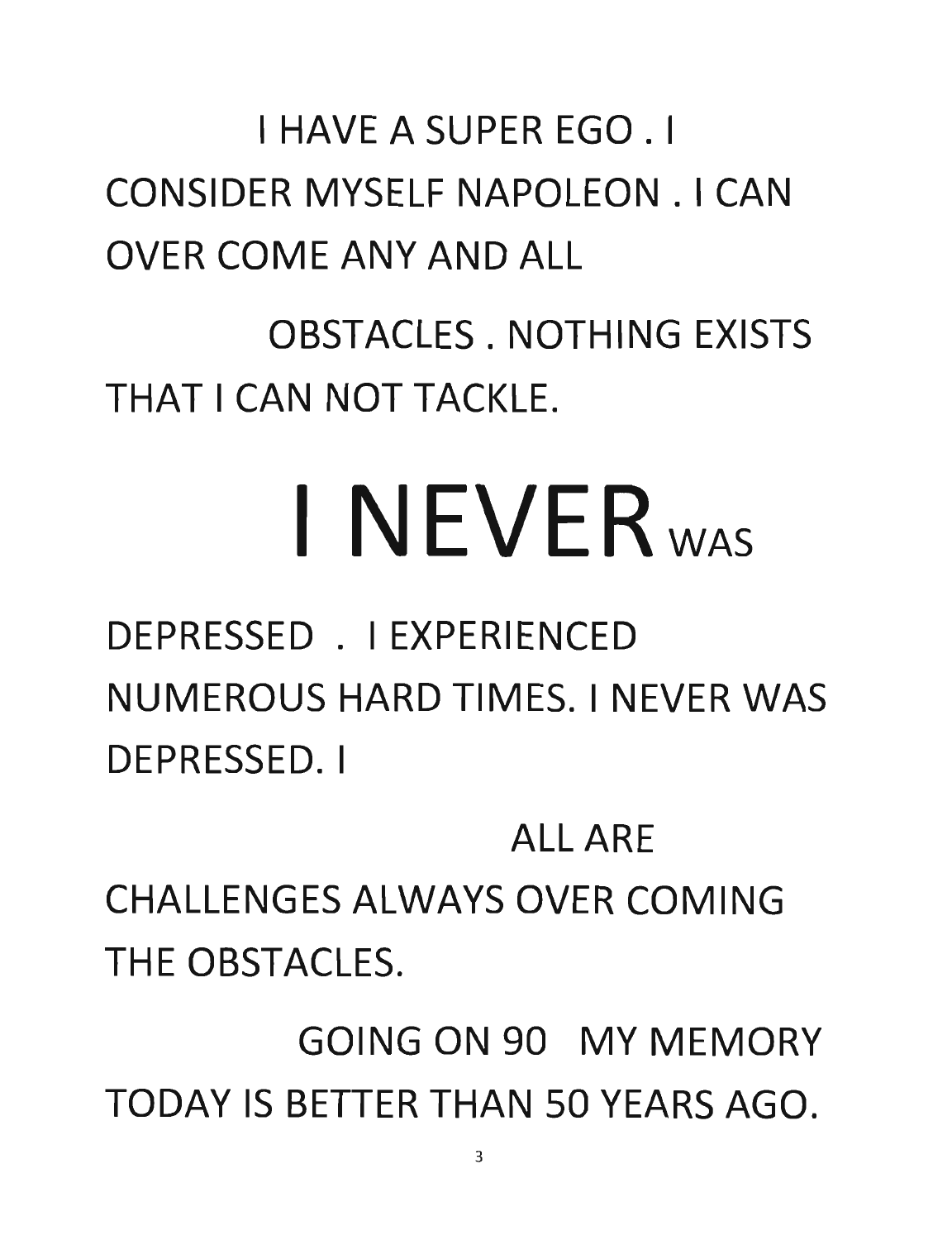I CAN LOOK AT A NUMBER HAVING 10 DIGITS AND I WILL REMEMBER IT. I LOOK BACK TO CHECK. I DO NOT SUFFER FROM DEMENTIA OR ALZHEIMER. RETIRE SECRET??? I NEVER **I WRITE BOOKS AND ESSAYS** AND PUBLISH THEM. THAT GIVES ME A FEELING OF MY GREAT IMPORTANCE. I EXERCISE AND WALK A MILE OR TWO EVERY DAY. I SLEEP 7-8-9 -10 HOURS A DAY UNTIL I AM COMPLETELY RESTED.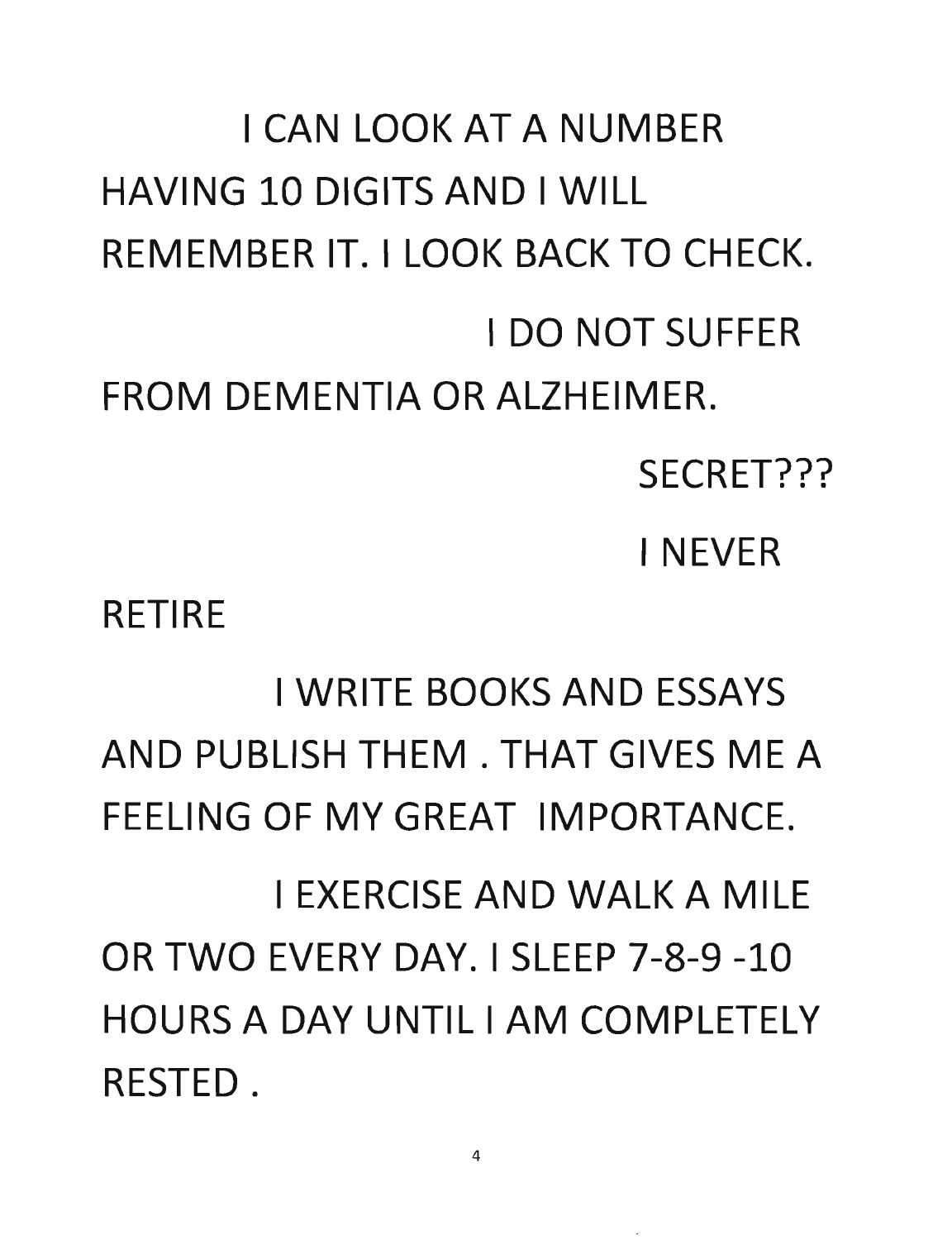I AM UNDER THE CARE OF A FEW SPECIALISTS. I RELIGIOUSLY FOLLOW THEIR ADVICE.

MY WIFE -IN MY OPINION- IS WRONG MANY TIMES. HOWEVER I ALWAYS LISTEN TO HER.

BECAUSE I WANT TO BOOST HER ·EGO.

#### RESULT: I HAVE A VERY SUCCESSFUL MARRIAGE. MY RELATIONSHIP WITH ALL MY CHILDREN THEIR SPOUSES ALL

THEIR CHILDREN AND THEIR GRANDCHILDREN IS SUPER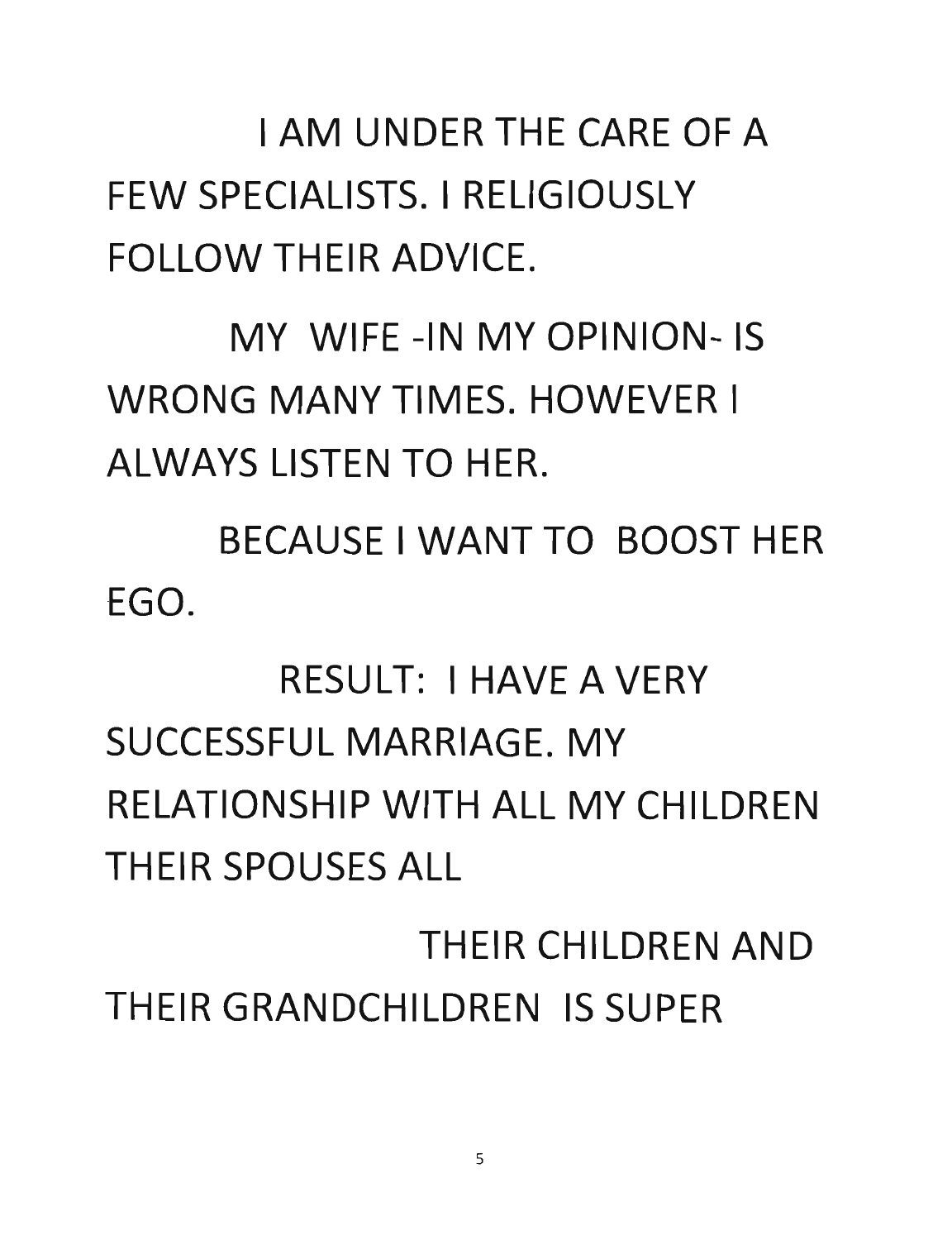### HAVING A SUPER EGO IS SUBJECTIVE. YOU DON'T NEED TO PASS ANY OBJECTIVE TESTS. ALL YOU NEED I

BELIEVE YOU ARE

THE GREATEST SMARTEST PERSON ALIVE.

MY MISSION IN LIFE IS TO SHARE MY DISCOVERIES AND WISDOM HELP ALL HUMANS I DO NOT DISCRIMINATE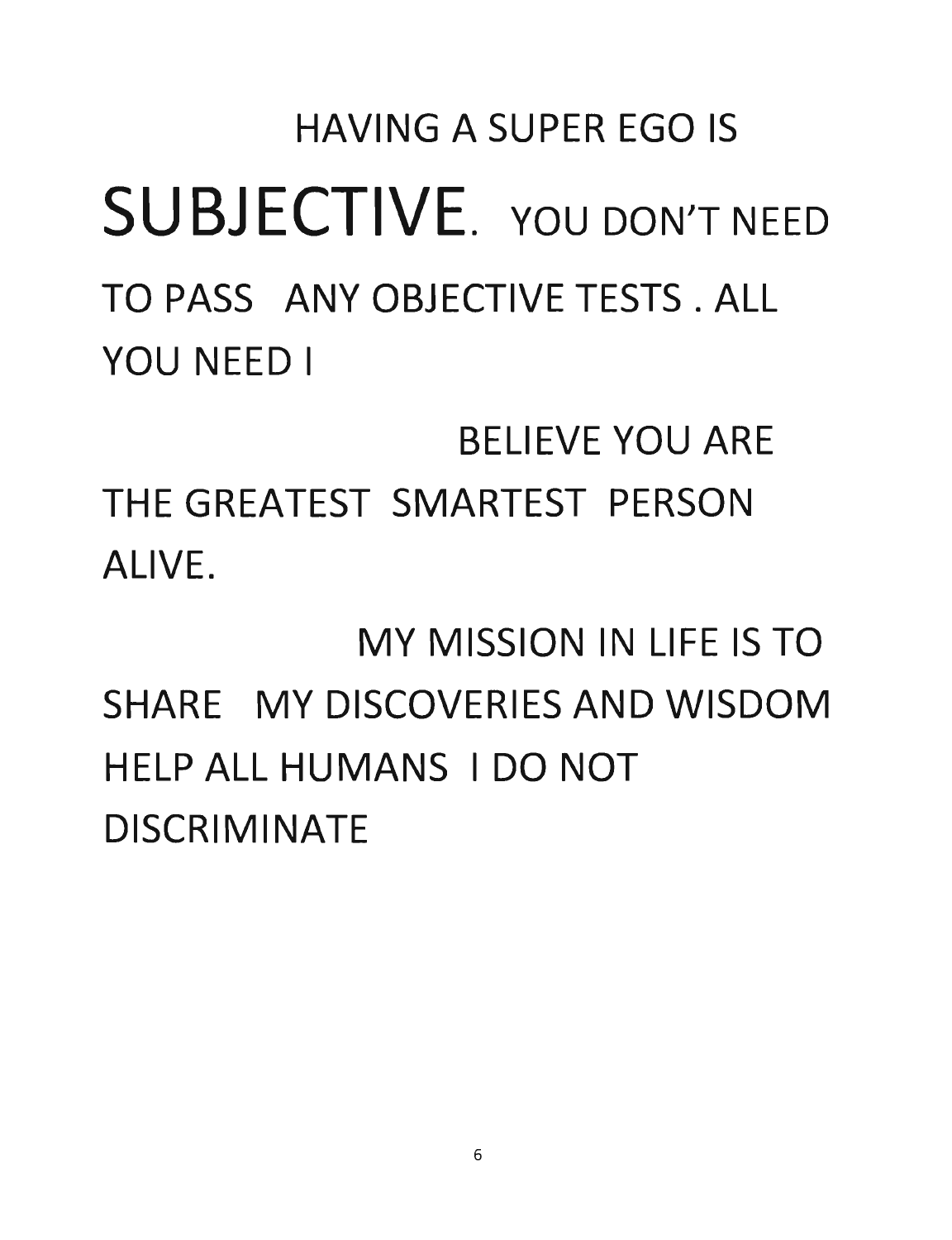### **YOU MAY**  POSSIBLY ADD YEARS TO YOUR **LIFE YOU MAY POSSIBLY BE LIBERATED FROM YOUR DEPRESSION ANXIETY YOU MAY POSSIBLY** BEAT DEMENTIA AND **ALZHEIMER DISEASE**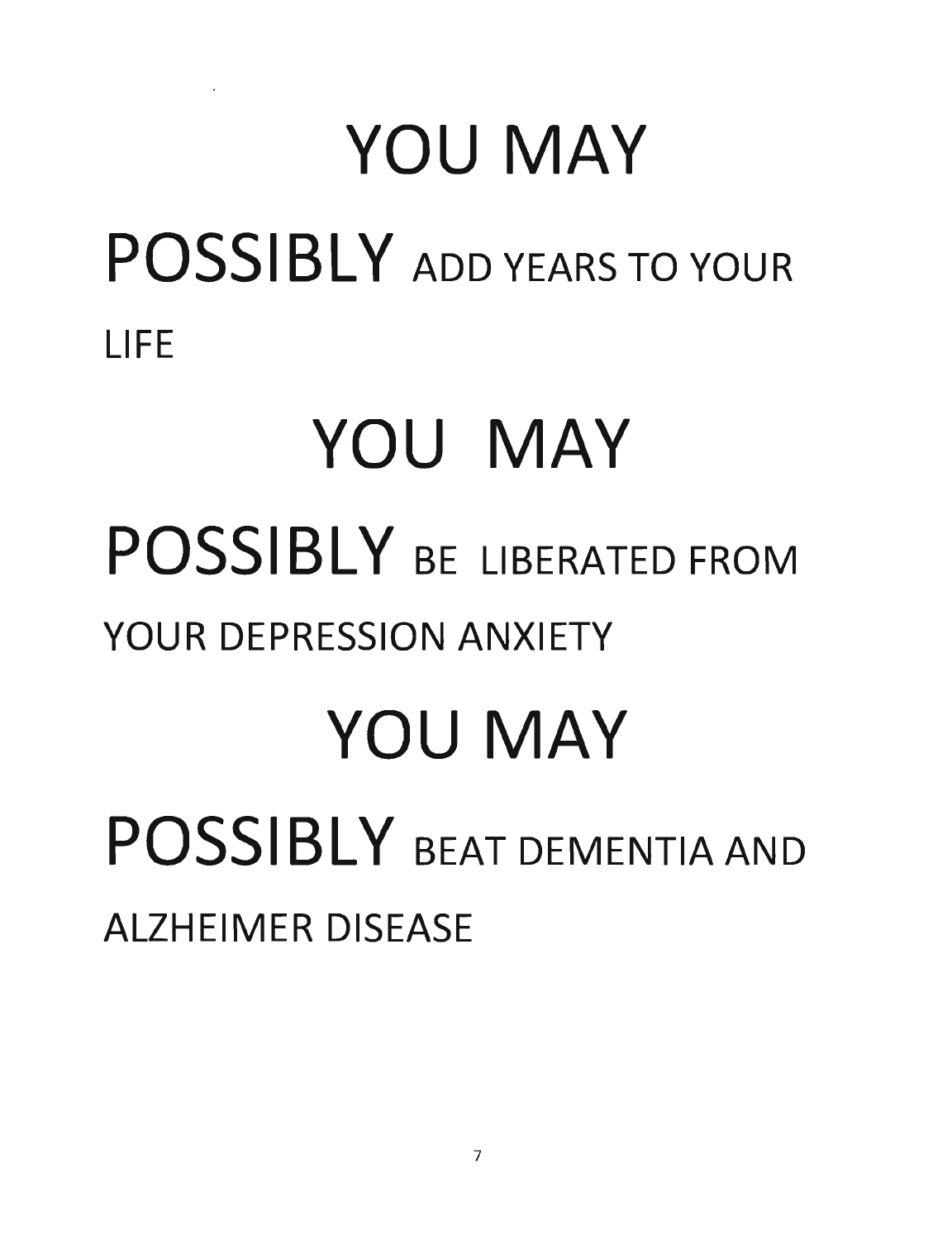## YOU MAY BEAT ALL 15 PLAGUES LISTED IN MY BOOK EGO

WHAT WORKED FOR ME MAY OR MAY NOT WORK FOR YOU. THERE EXISTS NO GUARANTEE OR INSURANCE POLICY

THERE IS NO WARRANTY THAT IT WILL WORK FOR YOU.

# WARNING.